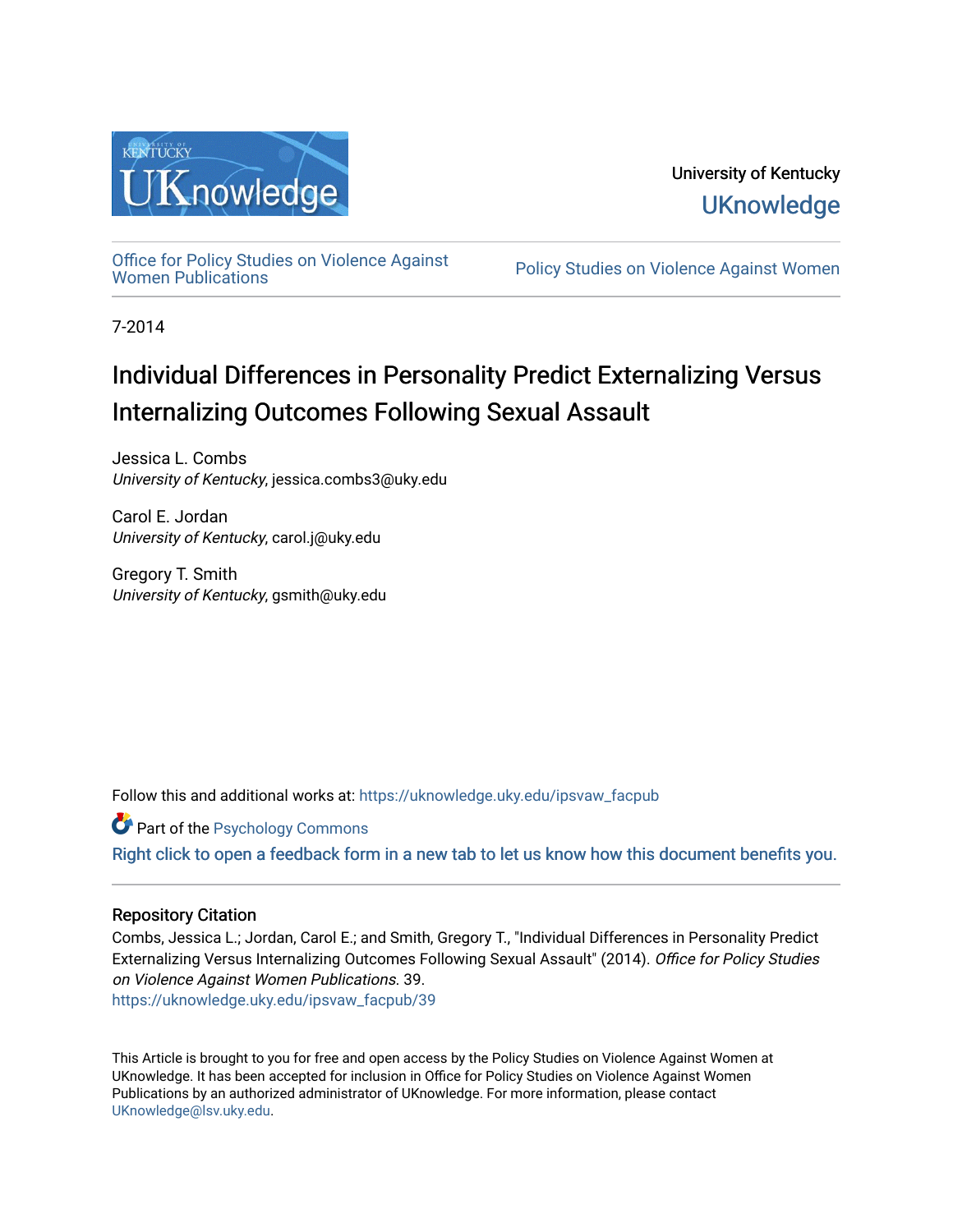# Individual Differences in Personality Predict Externalizing Versus Internalizing Outcomes Following Sexual Assault

Digital Object Identifier (DOI) http://dx.doi.org/10.1037/a0032978

# Notes/Citation Information

Published in Psychological Trauma: Theory, Research, Practice, and Policy, v. 6, no. 4, p. 375-383.

Per the American Psychological Association: "This article may not exactly replicate the final version published in the APA journal. It is not the copy of record."

The document available for download is the authors' post-peer-review final draft of the article.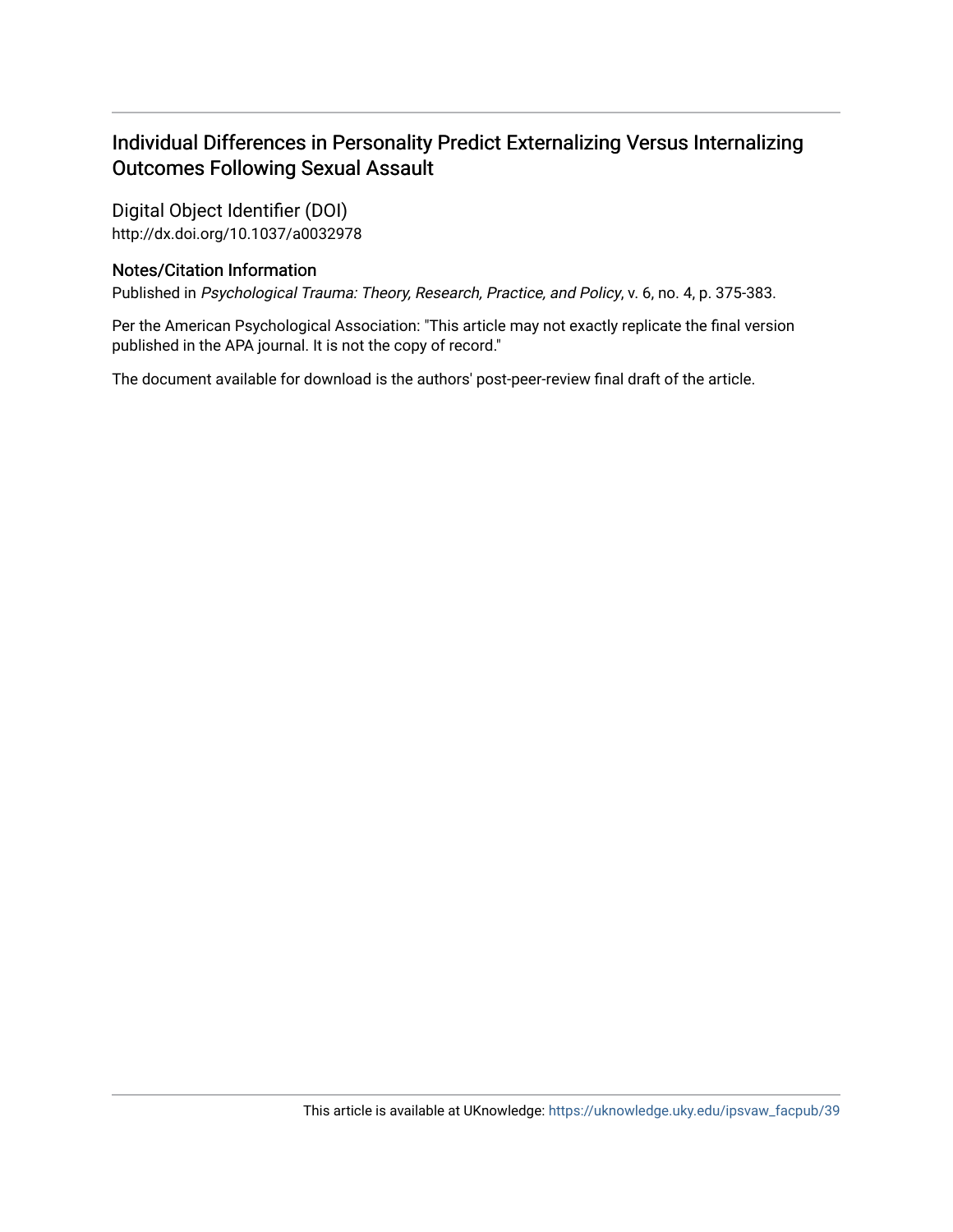Individual Differences in Personality Predict Externalizing versus Internalizing Outcomes

Following Sexual Assault

Jessica L. Combs

Carol E. Jordan

Gregory T. Smith

University of Kentucky

Running head: PERSONALITY AND SEXUAL ASSAULT

Funding: In part, this research was supported by NIAAA grant RO1AA016166 to Gregory T. Smith and the Mary Byron Fellowship funded by the Center for Research on Violence Against Women at the University of Kentucky.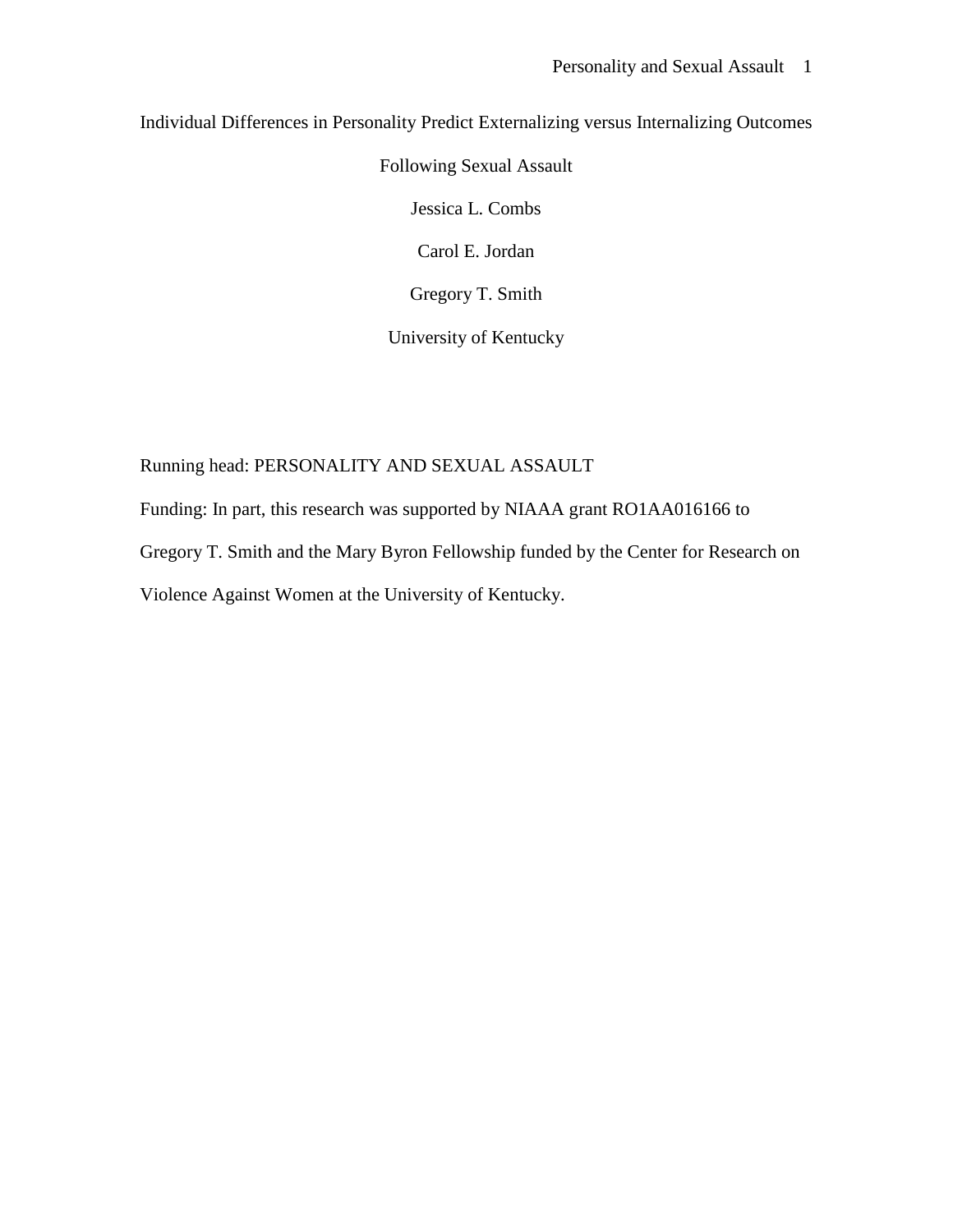#### Abstract

For some women, the experience of being sexually assaulted leads to increases in externalizing behaviors, such as problem drinking and drug use; for other women, the experience of being assaulted leads to increases in internalizing distress like depression or anxiety. It is possible that pre-assault personality traits interact with sexual assault to predict externalizing or internalizing distress; this study tested such a model. We surveyed 750 women during the summer prior to their freshman year at a large public university. Consistent with our hypotheses, at low levels of negative urgency (the tendency to act rashly when distressed), sexual assault exposure had little relationship to problem drinking and drug use. At high levels of negative urgency, being sexually assaulted was highly associated with those externalizing behaviors. At low levels of internalizing personality traits, being assaulted had little relationship to depression and anxiety symptoms; at high levels of the traits, assault experience was highly related to those symptoms. Personality assessment could lead to more person-specific post-assault interventions.

Keywords: sexual trauma, alcohol, substance use, personality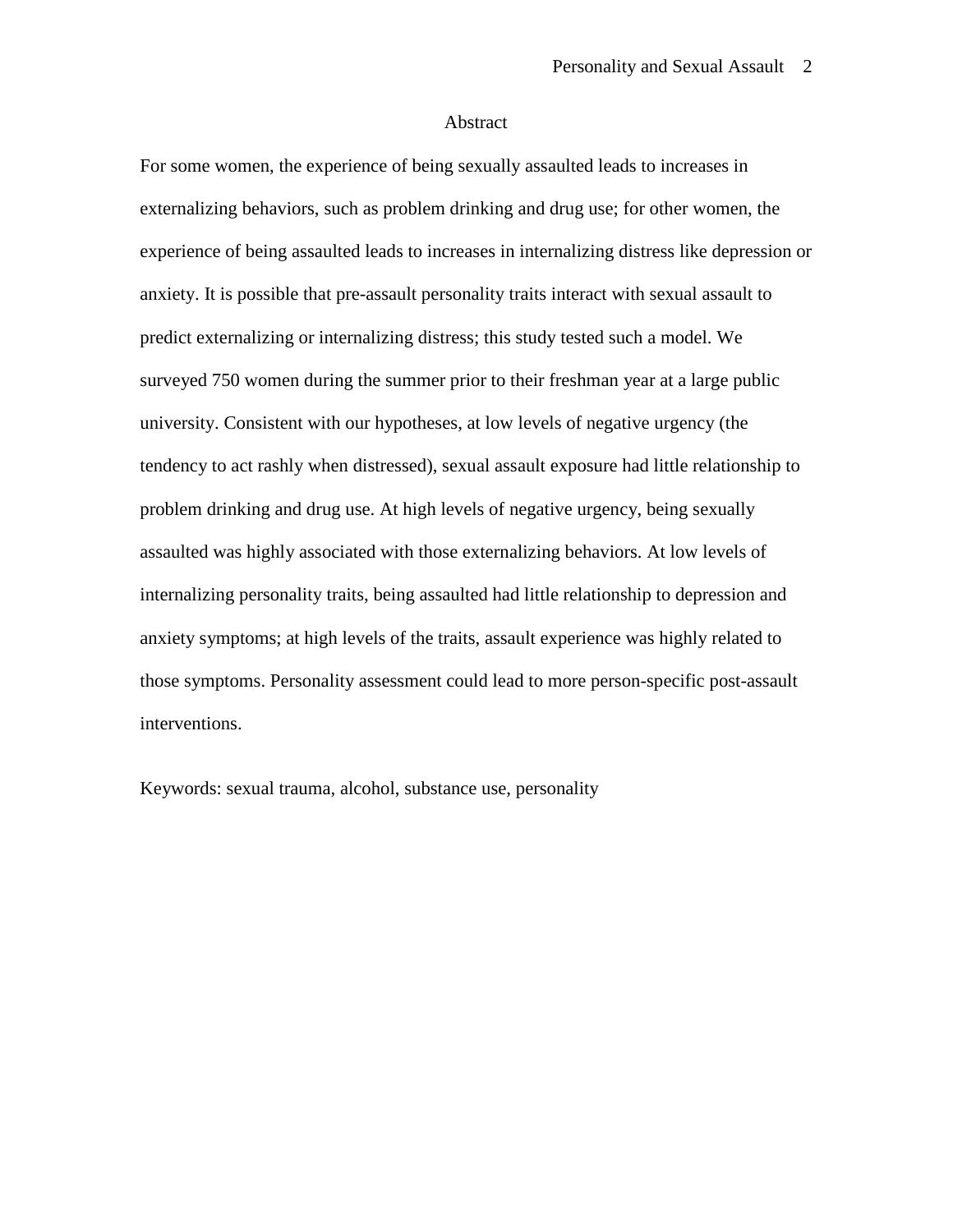This study addresses the significant impact that sexual assault victimization has on the mental health of college-aged women, integrating personality factors and trauma to predict maladaptive behavioral consequences. One important and unexplained phenomenon is that some women respond to the trauma of sexual assault with symptoms of externalizing disorders, most notably heavy alcohol consumption and illicit drug use, but others respond to the trauma with increases in internalizing dysfunction, such as major depression and generalized anxiety disorder (Kilpatrick, Ruggiero, Acierno, Saunders, Resnck, & Best, 2003; Ullman & Nadjowski, 2009a). It is crucial to identify which women are likely to respond to the trauma in which way, given that (a) heavy alcohol consumption and drug use is associated with many problems, including increased risk of re-victimization (Ullman & Nadjowski, 2009b); and (b) there are different empirically supported treatments for the two different kinds of dysfunction (Hayes, Strosahl, & Wilson, 1999; Linehan, 1993; Zapolski, Stairs, Settles, Combs, & Smith, 2010).

#### *Sexual Assault in Pre-College Samples*

Sexual assault is a considerable source of concern for researchers and clinicians. The highest estimates of sexual assault are found in women aged 16-24, who are four times as likely to be sexually assaulted as any other age group (Danielson & Holmes, 2004). A recent study in pre-college girls found a staggering 51% of  $7<sup>th</sup>$ -12<sup>th</sup> graders reporting some form of sexual abuse (unwanted kissing, touching, hugging, or other sexual contact; Young, Grey, & Boyd, 2009). A full 12% of adolescents reported rape, 6% reported forced oral sex, and 1% reported attempted rape. The repercussions of sexual assault are severe and can differ vastly depending on a number of factors; thus, the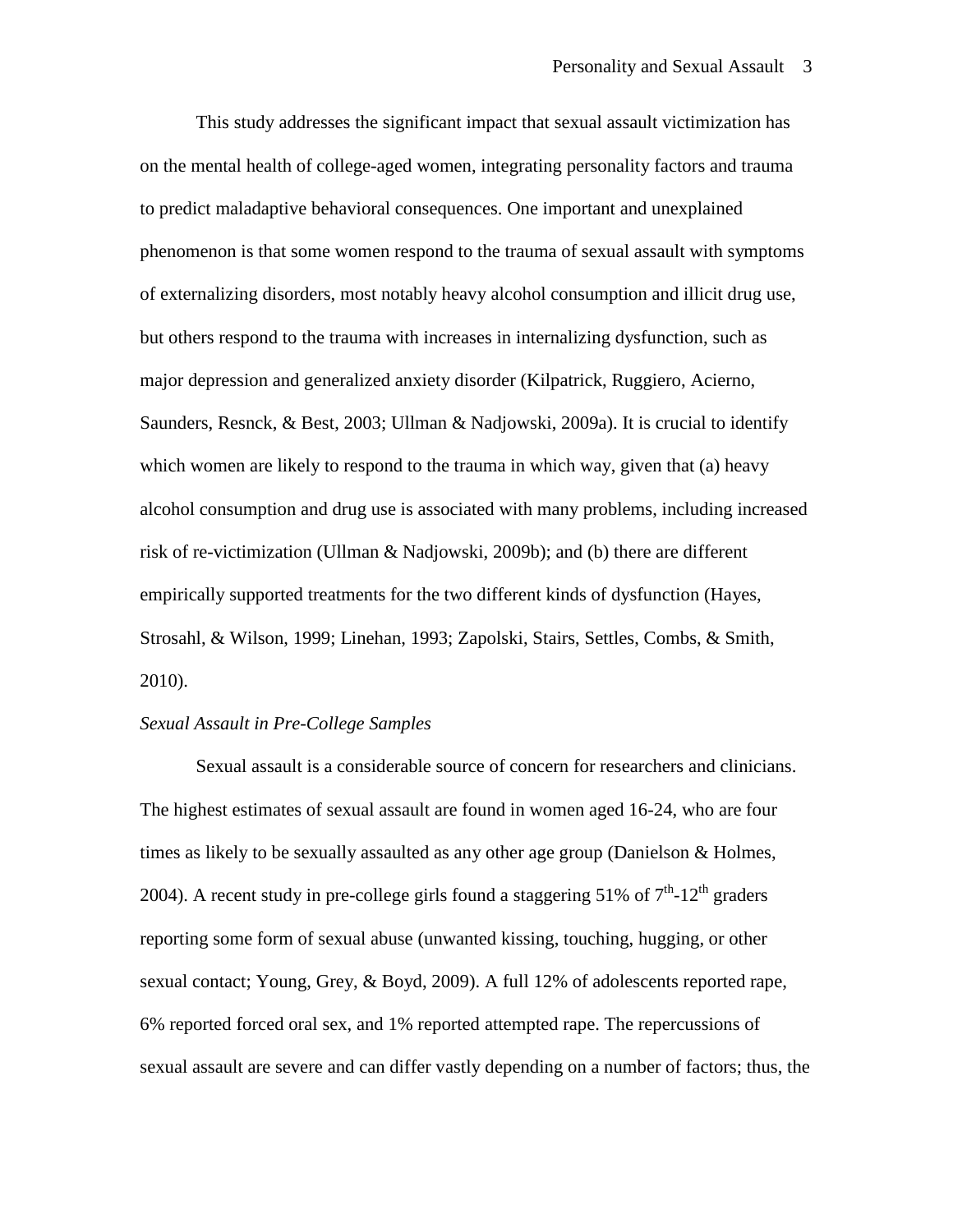prevalence of assault in this group of women is particularly concerning. Major notable maladaptive outcomes of sexual assault are clinical anxiety, clinical depression, drinking problems, and drug use. These outcomes can be understood to reflect externalizing dysfunction (drinking problems, drug use) and internalizing dysfunction (clinical anxiety, clinical depression: Krueger & Markon, 2006; Miller, Greif & Smith, 2003; Miller, Kaloupek, Dillon, & Keane, 2004).

#### *Outcomes Following Sexual Assault: Externalizing and Internalizing*

Sexual assault is consistently associated with maladaptive drinking and drug abuse. Reports of alcohol dependence in women post-assault range from 13-49% while reports of use of illegal drug use range from 28-61% (Frank & Stewart, 1984; Frank, Turner, Stewart, Jacob, & West, 1981; Kilpatrick, Best, Veronen, Amick, Villeponteaux, et al., 1985; Petrak, Doyle, Williams, Buchan, & Forster, 1997). There is evidence that drinking is increased after assault at many different age ranges: childhood sexual abuse tends to lead to problem drinking, and alcohol initiation is more common in those who report sexual abuse (Combs, Smith, & Simmons, 2011; Wu, Bird, Liu, Duarte, Fuller, Fan, et al., 2010). Adult sexual abuse survivors report more overall drinking as well as more drinking problems than other women (Kilpatrick et al., 1997; Koss & Dinero, 1989; Ullman & Nadjowksi, 2009).

This, along with longitudinal evidence showing that women who abused alcohol and drugs or drugs alone were significantly more likely to be sexually assaulted, suggests a reciprocal relationship between the use of alcohol and drugs and sexual assault (Kilpatrick et al., 1997; Testa and Livingston, 2000). Though the single most consistent predictor of adult sexual assault is childhood sexual abuse, substance abuse is a close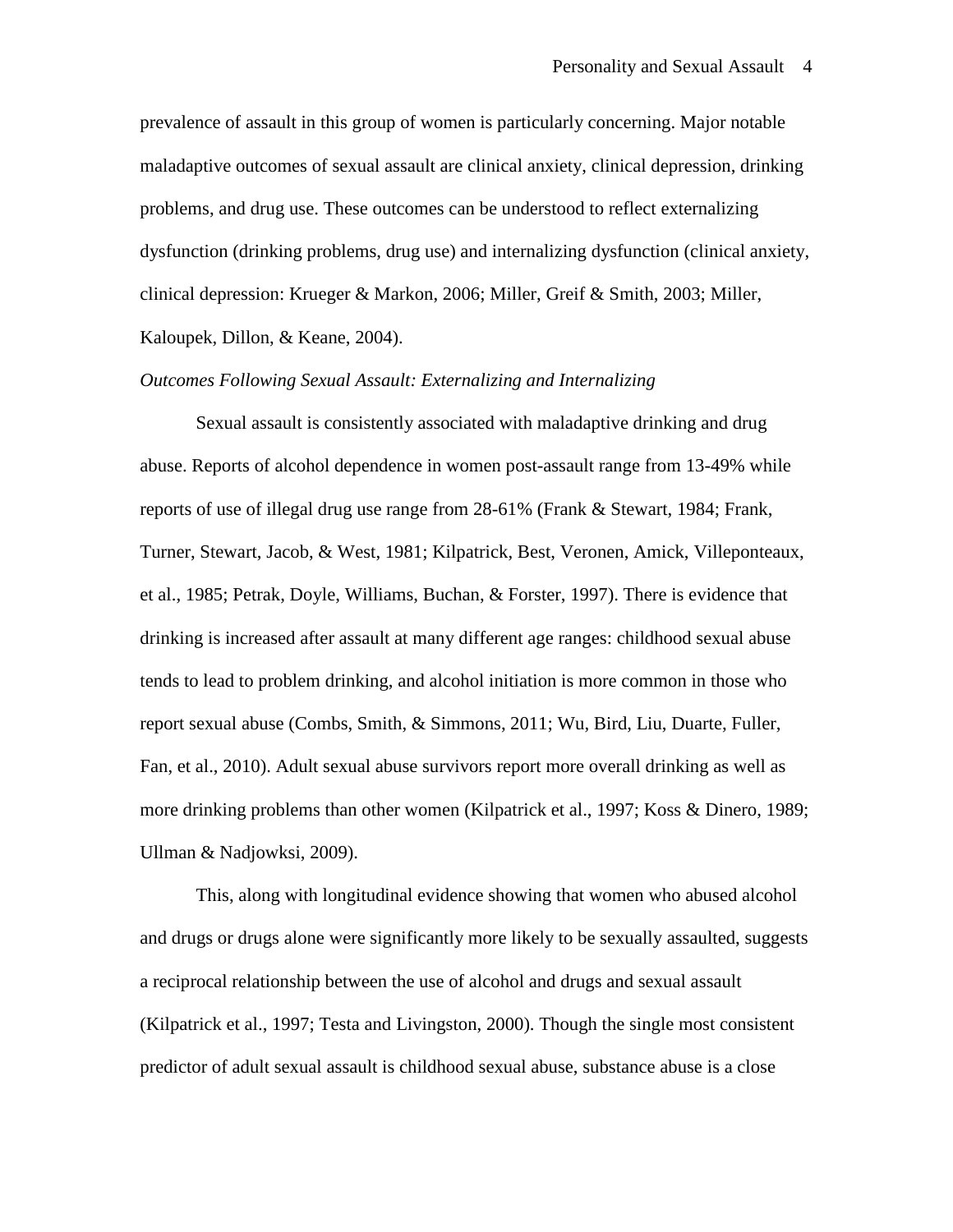second (Gidycz, Coble, Latham, & Layman, 1993; Ullman, Nadjowski and Fillipas, in press; White & Humphrey, 1998). This suggests that on top of the direct problems caused by substance abuse after sexual assault, there is significant risk of revictimization due to the combination of prior assault and substance abuse.

These forms of dysfunction are examples of what has been called "externalizing" dysfunction, which is often marked by impulsivity, high negative emotionality and aggression. It has been described as a subtype of post-trauma pathology in combat veterans as well as a major subtype of dysfunction in adolescents, normal adults, and alcoholic women (Miller et al., 2003; Miller et al., 2004; Settles, Fischer, Combs, Gunn, & Smith, 2012).

Internalizing dysfunction, on the other hand, is marked by low positive emotionality and high negative emotionality, and is often expresses as anxiety or depressive disorders (Krueger & Markon, 2006; Miller & Resick, 2007; Settles et al., 2012). Sexual abuse is highly associated with subsequent anxiety and depressive disorders (Breslau, 2002, Frazier, Anders, Perera, Tomich, Tennen, Park, et al., 2009; Petter & Whitehill, 1998). Reportedly, 13-51% of women develop depression after an assault, while 73-82% develop fear and/or anxiety (Acierno et al., 2002; Clum, Calhoun, & Kimerling, 2000; Dickinson, deGruy, Dickinson, & Candib, 1999; Frank & Anderson, 1987; Ullman & Siegel, 1993).

As shown here, there have been numerous studies relating sexual assault to both externalizing and internalizing maladaptive outcomes longitudinally; however, these studies have not yet explored the role of personality in the prediction of these outcomes (Campbell, Dworkin, & Cabral, 2009). There is a wealth of evidence for the influence of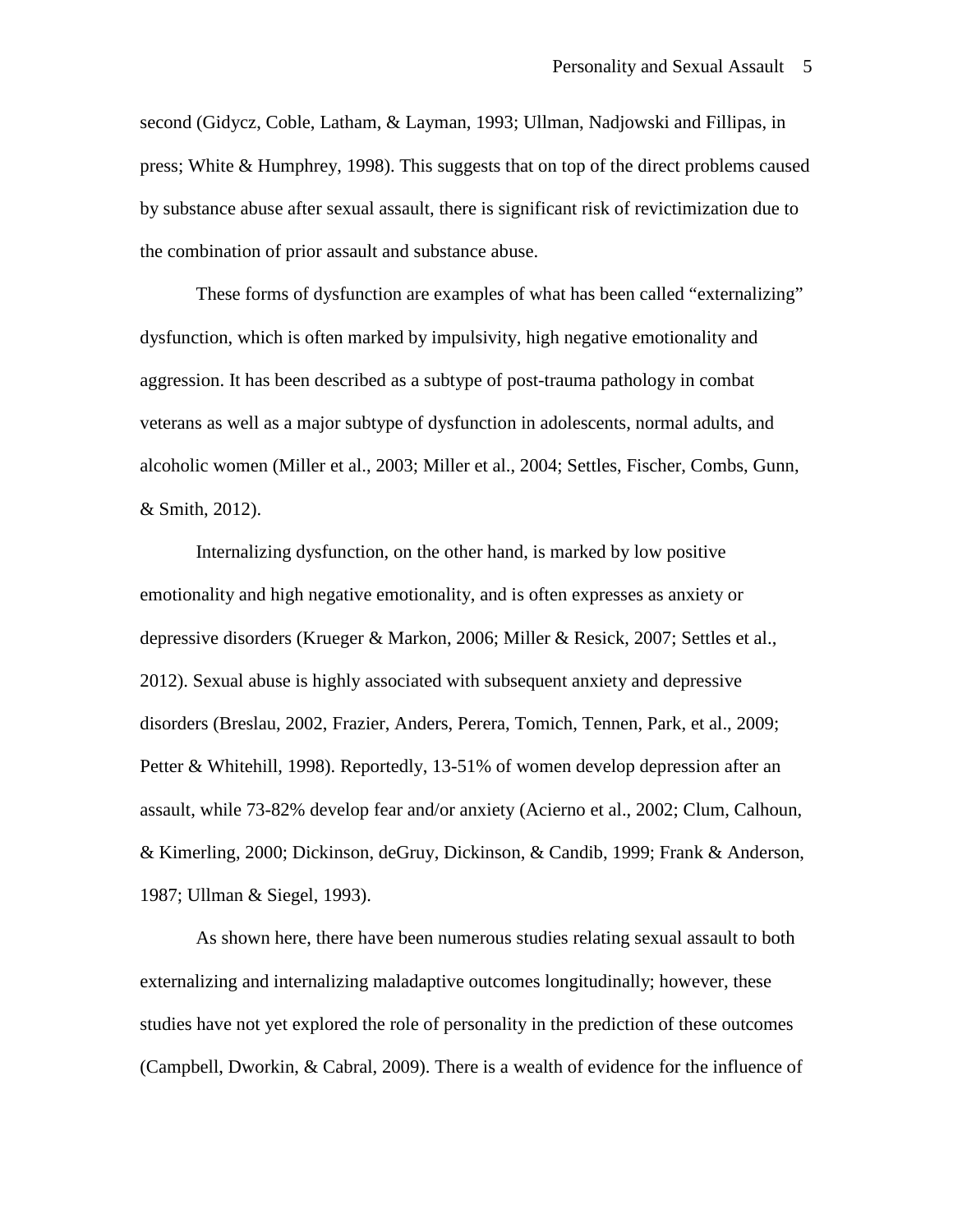personality factors on the differentiation of internalizing and externalizing subtypes, however, and this will be summarized next.

#### *Personality Correlates of Maladaptive Outcomes*

The facts that only a portion of women who have experienced a sexual trauma go on to develop dysfunction and that the dysfunction varies in nature suggests the possibility that there are important individual differences contributing to risk for those negative sequelae to sexual trauma exposure. In particular, researchers have distinguished between traits that dispose individuals to externalizing dysfunction and those that dispose individuals to internalizing dysfunction (Settles et al., 2012).

Negative urgency is understood not to just reflect dysregulated emotion, but to reflect the tendency to act rashly in response to distress (Combs & Smith, 2009; Cyders & Smith, 2008). There is increasing evidence that this trait predicts problem drinking and other *externalizing* behavioral dysfunction (Combs, Spillane & Smith, in press; Cyders, Flory, Rainer, & Smith, 2009; Dick, Smith, Olausso, Mitchell, Leeman, O'Malley, et al., 2010; Fink, Anestis, Selby, & Joiner, 2010, Murphy & Mackillop, 2011; Pryor, Miller, Hoffman, & Harding, 2009; Settles et al., 2012)*.* 

Other traits within the Neuroticism domain, including trait depression and trait anxiety, have been shown to relate to various forms of *internalizing* dysfunction, including major depression (Settles et al., 2012). This association between these two traits and internalizing dysfunction has been shown in  $5<sup>th</sup>$  grade children, college students, and adult women diagnosed with major depression (Settles et al., 2012). *The Current Study*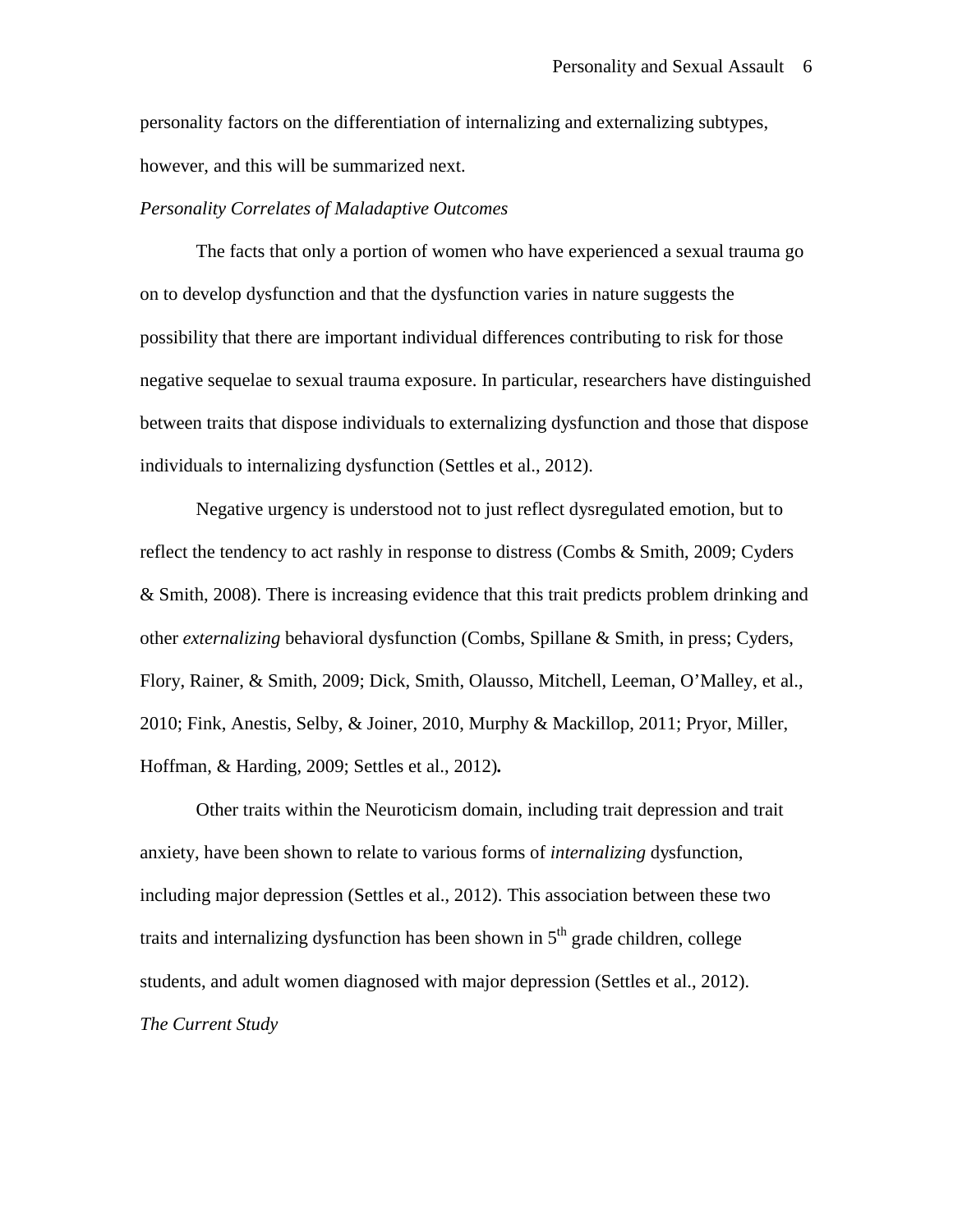Because negative urgency is consistently associated with externalizing dysfunction and trait anxiety/trait depression are consistently associated with internalizing dysfunction, our model holds that individual differences on those traits predict whether assaulted women are more likely to respond to the trauma with engagement in externalizing or internalizing behaviors. To date, research has not investigated whether negative urgency, trait anxiety, or trait depression interact with a specific traumatic event to predict dysfunction.

The current study is the first cross-sectional test of this model. We tested two hypotheses. First, that negative urgency would interact with assault victimization to concurrently predict higher levels of drinking problems and illicit drug use, but that trait anxiety and trait depression would not. Second, that trait anxiety and trait depression would interact with assault victimization to predict higher levels of clinical anxiety and depression, but that trait negative urgency would not. If this cross-sectional test is successful, there would be reason to test this model using a longitudinal design in which personality was assessed prior to victimization, to determine if pre-morbid personality interacts with assault victimization to predict subsequent dysfunctional behavior.

#### Method

#### *Sample*

The sample consisted of women who participated in the study during the summer before they began college: all had been admitted to the University of Kentucky. In July, all incoming freshman women (1,800) received an e-mail with instructions for completing the web-based study. Of the 1,800 approached via email, 750 or 42% agreed to participate. The mean age of participants was 18-years-old. Almost 90% of participants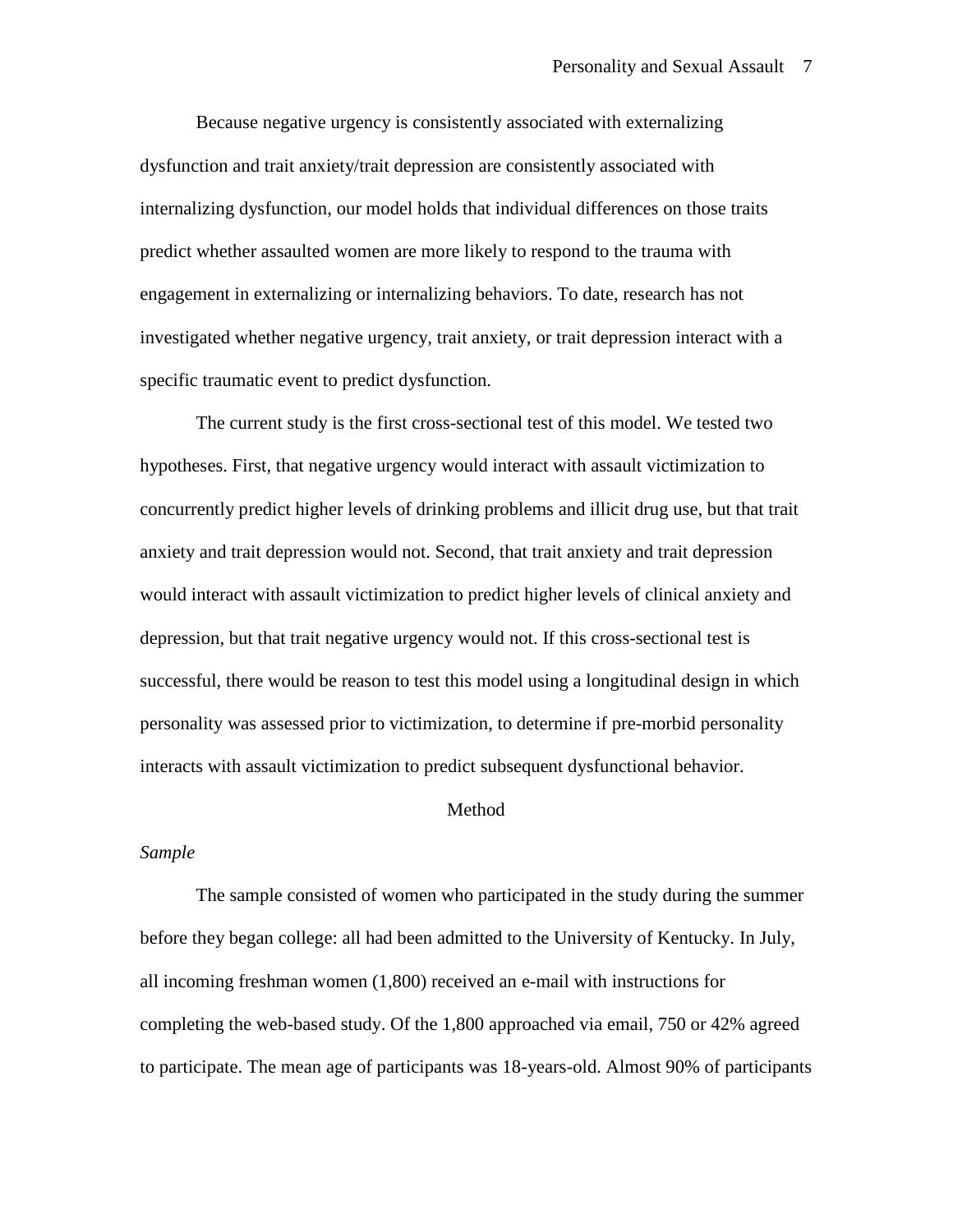identified as Caucasian, 7.7% identified as African-American, 2.8% identified as Asian, 0.4% identified as Native American, and 0.3% identified as Pacific Islander. *Procedure*

The study was available online and took place in July prior to the participants' first day of move-in to the University. Eligibility was determined by questions regarding gender, nature of enrollment (traditional, defined as within three years of completing high school, or otherwise), and English-speaking ability. The questionnaire took 1-2 hours to complete. Upon completion, participants were entered in a raffle to win one of 8 \$250 gift cards to a local store.

#### *Measures*

*Demographic Information*. The participants filled out a demographic questionnaire obtaining information on socioeconomic status, age, ethnicity, extracurricular activities, and other characteristics.

*Sexual Experiences Survey (SES; Koss & Oros, 1982).* The SES is a 14-item measure of different dimensions of sexual assault and rape. The experiences asked about range from unwanted touching to rape with a foreign object, and the questions reflect the participant's age at which the experience occurred and number of times the experience has occurred. All participants received information about various ways to receive help from community or university clinics; those who disclosed a history of sexual assault received additional reminders about community resources.

*Drinking Styles Questionnaire, Alcohol-Related Problems subscale (DSQ; Smith, McCarthy, & Goldman, 1995*). The Alcohol-Related Problems subscale of the DSQ includes problems related to arrests, vandalism, and fights with friends and family.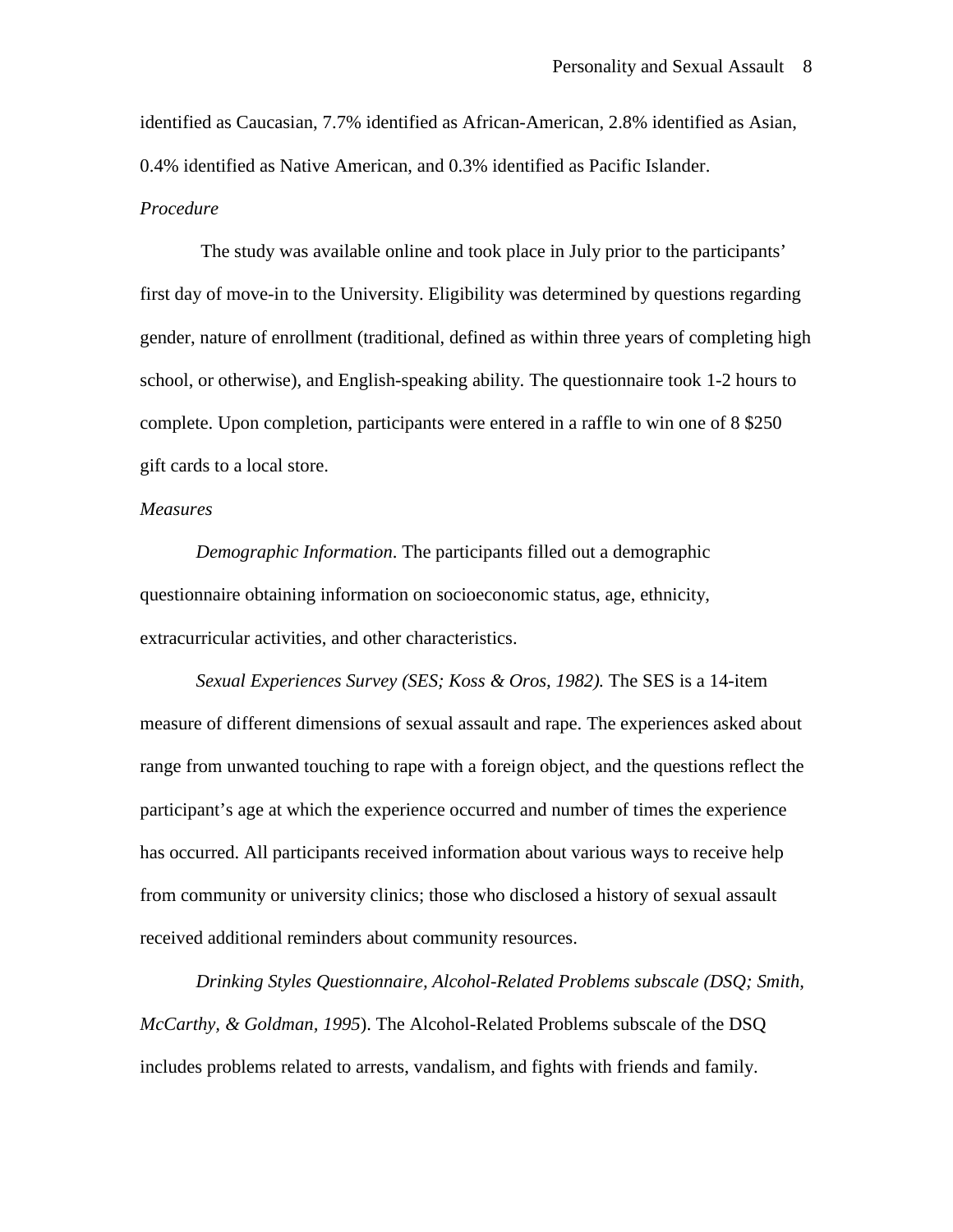Cronbach's alpha in that sample was .84, and scores correlated .40 with collateral reports (Smith et al., 1995).

*Risky Behaviors Scale, Drug Use Items (RBS: Fischer & Smith, 2004).* The RBS is an 83 item Likert-type scale designed to assess frequency of engagement in risky behaviors. Seven items from the RBS were used that assess the target behavior of illegal drug use: used marijuana, cocaine, LSD, heroin, ecstasy, misused prescriptions, or other illegal drugs. To create a drug use score, responses for each drug were summed.

*Beck Depression Inventory-II (BDI-II, Beck, Steer, & Brown, 1996)*. The BDI-II is a self-report measure that consists of 21 items used to assess depressive symptoms. The reliability and stability of the BDI have been reviewed extensively (Beck, Steer, & Garbin, 1988; Beck, Steer, & Brown, 1996).

*Beck Anxiety Inventory (BAI; Beck & Steer, 1990).* The BAI is a 21-item measure of different symptoms of anxiety. Each item describes a somatic, panic-related, or subjective symptom.

*UPPS-P Impulsivity Scale (Lynam, Smith, Whiteside, & Cyders, 2007).* The UPPS-P is a 44 item Likert type scale designed to assess five distinct personality traits that are related to impulsive behavior: negative urgency, positive urgency, lack of perseverance, lack of planning, and sensation seeking. In this study, we used the negative urgency scale only, which has been shown to have good internal consistency (in this study,  $\alpha = .89$ ).

*Revised NEO Personality Inventory, Neuroticism domain (NEO-PI-R; Costa & McCrae, 1992).* The NEO-PI-R is a 240-item measure assessing the personality traits in the FFM. The NEO-PI-R has demonstrated good internal and external validity (Costa  $\&$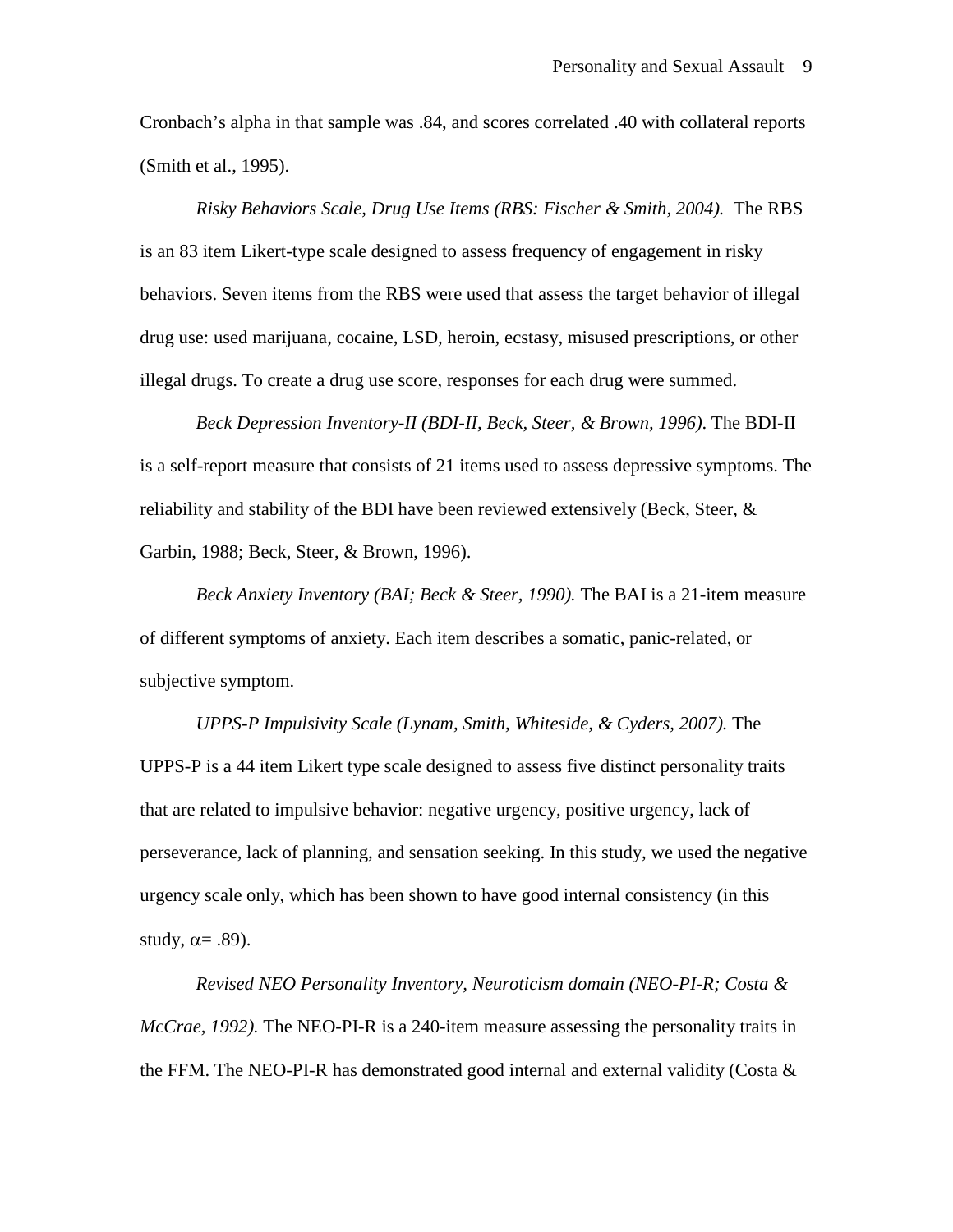McCrae, 1992). In the present study, we used the Depression and Anxiety facets of the Neuroticism domain ( $\alpha$ = .82 and .75 respectively; when combined,  $\alpha$ = .87).

#### *Data Analysis*

In order to test whether different personality traits provide differential prediction of adverse outcomes after sexual assault, we performed three primary multiple regressions, each with a different criterion variable: alcohol use, illegal drug use, and anxiety/depression symptom level. Predictors were the same for each regression: in the first step we entered negative urgency, trait anxiety/trait depression (the two were combined because they correlated  $r = .70$ ), and a dichotomous indicator of whether sexual assault has occurred since age 14. At step 2, we entered the interaction of time 1 negative urgency (centered) and the dichotomous sexual assault exposure variable, and also the interaction of time 1 trait anxiety/trait depression and the dichotomous sexual assault exposure variable.

#### Results

### *Descriptive Statistics*

When asked to report mood disorder symptoms, 76.7% of participants endorsed at least one symptom of depression while 72.2% of participants endorsed at least one symptom of anxiety. In this sample, clinical anxiety and depression were significantly correlated at r=.68. When asked to report drinking problems, 49.7% of participants reported having experienced at least one problem due to drinking. When asked to report illegal drug use, 21.1% of participants reported engaging in at least one type of illegal substance use.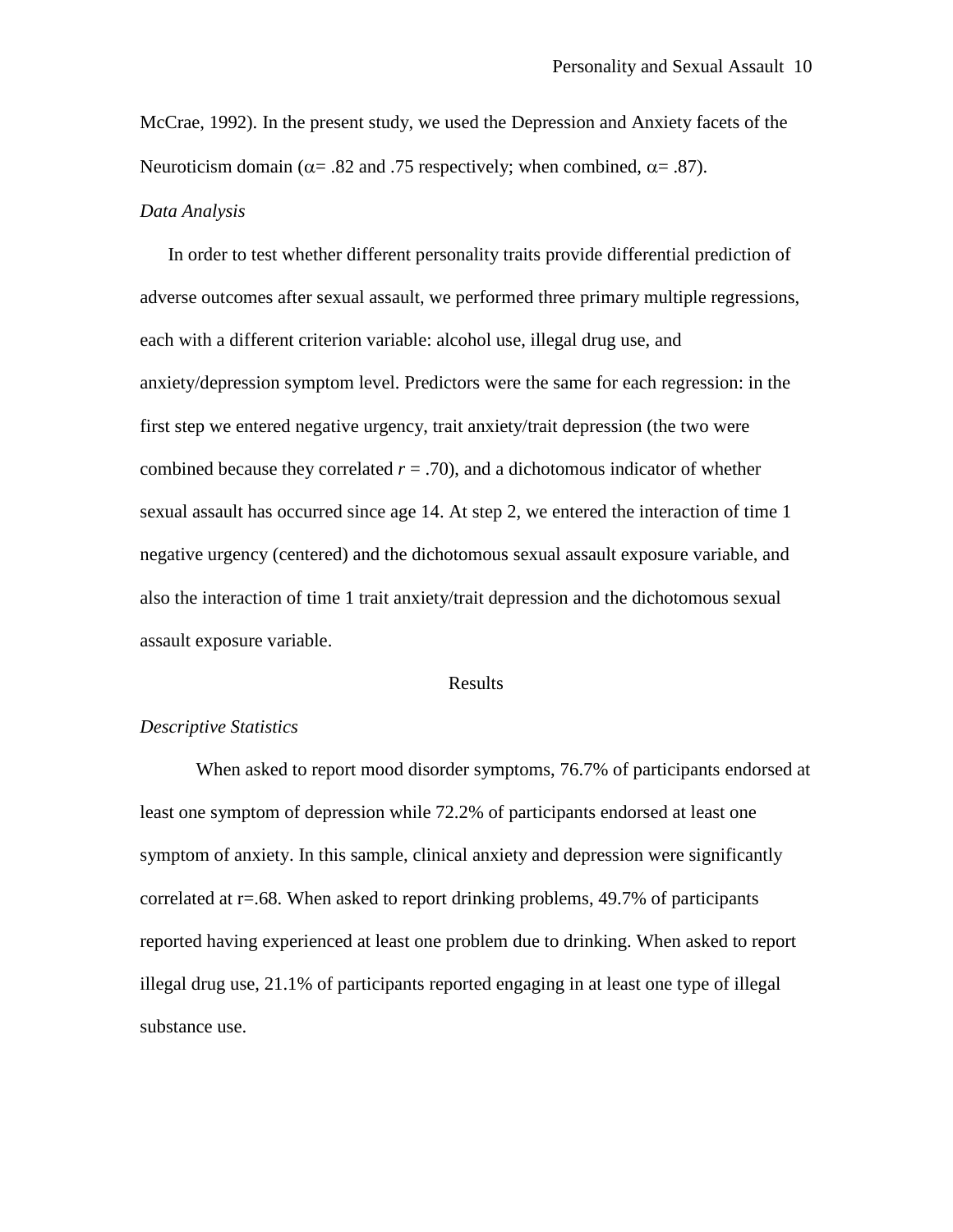Sexual assault history was also reported: 58.9% of participants reported no sexual assault history, 17.6% of participants reported having experienced unwanted touching, 7.1% reported attempted unwanted intercourse, 5.8% of participants reported being pressured into unwanted intercourse, and 10.6% of participants reported having been forced by physical means into unwanted intercourse. These prevalence rates are consistent with past estimates of sexual assault history in pre-college women (Young et al., 2009). Correlation coefficients describing the relationships between the variables are available in Table 1.

## *Prediction of Alcohol Problems and Drug Use from Personality*

A full description of all multiple regression results can be found in Table 2. When trait anxiety/depression and negative urgency were first entered in the regression equation to predict drinking problems, only negative urgency significantly predicted drinking problems ( $\beta = .35$ , p<.01). When sexual assault was added, negative urgency remained a significant predictor, as did sexual assault ( $\beta$  = .28, p<.01). When the interaction terms (negative urgency X sexual assault, trait anxiety/depression X sexual assault) were entered, only negative urgency and the interaction between sexual assault and trait negative urgency significantly predicted drinking problems (negative urgency:  $\beta = .17$ , p<.01; negative urgency X sexual assault:  $\beta = .54$ , p<.01). The nature of the interaction between negative urgency and sexual assault is such that at low levels of negative urgency, presence or absence of sexual assault had little impact on the mean levels of drinking problems. At high levels of negative urgency, having been assaulted led to significantly greater risk for drinking problems (see Figure 1 for a visual depiction of the interaction). The interaction between trait anxiety/depression and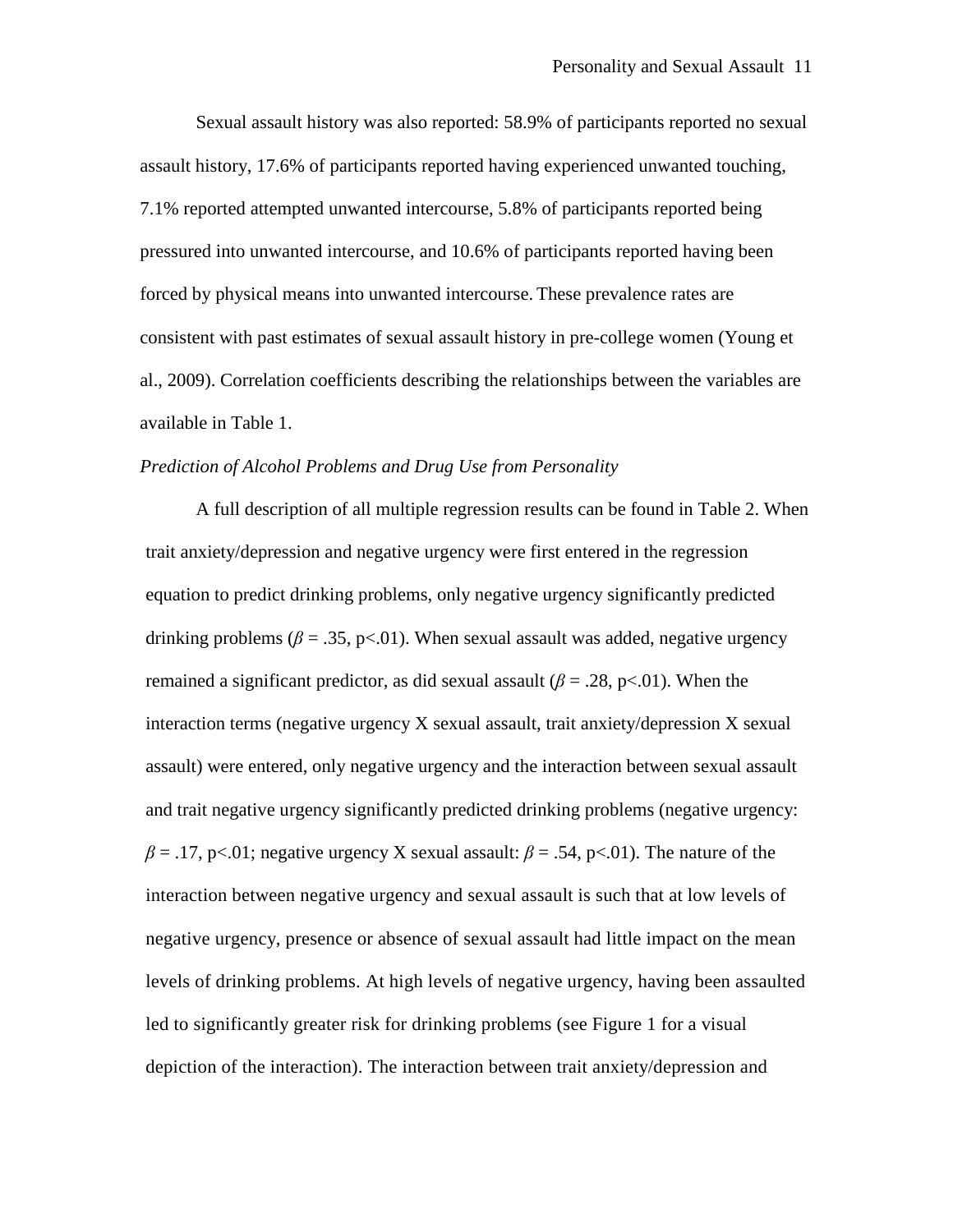sexual assault did not significantly predict drinking problems.

When trait anxiety/depression and negative urgency were first entered in the regression equation to predict drug use, only negative urgency significantly predicted drug use ( $\beta = .24$ , p<.01). When sexual assault was added, negative urgency remained a significant predictor, as did sexual assault ( $\beta$  = .16, p<.01). When the interaction terms were entered, only the interaction between sexual assault and trait negative urgency significantly predicted drug use ( $\beta$  = .76, p<.01). The nature of the interaction between negative urgency and sexual assault is such that at low levels of negative urgency, presence or absence of sexual assault had little impact on the mean levels of substance abuse. At high levels of negative urgency, having been assaulted led to significantly greater risk for substance abuse (see Figure 1 for a visual depiction of the interaction). The interaction between trait anxiety/depression and sexual assault did not significantly predict substance abuse.

#### *Prediction of Depression and Anxiety from Personality*

Regression analyses were performed with BDI and BAI scores separately, and results were virtually unchanged, so the internalizing outcomes were combined for ease of interpretation. When trait anxiety/depression and negative urgency were first entered in the regression equation to predict clinical depression/anxiety, both personality traits significantly predicted clinical anxiety/depression (negative urgency:  $\beta = .12$ , p<.01; trait anxiety/depression:  $\beta = .56$ , p<.01). When sexual assault was added, both personality traits remained significant predictors, as did sexual assault ( $\beta$  = .15, p<.01). When the interaction terms were entered, only trait anxiety/depression and the interaction between sexual assault and trait anxiety/depression significantly predicted clinical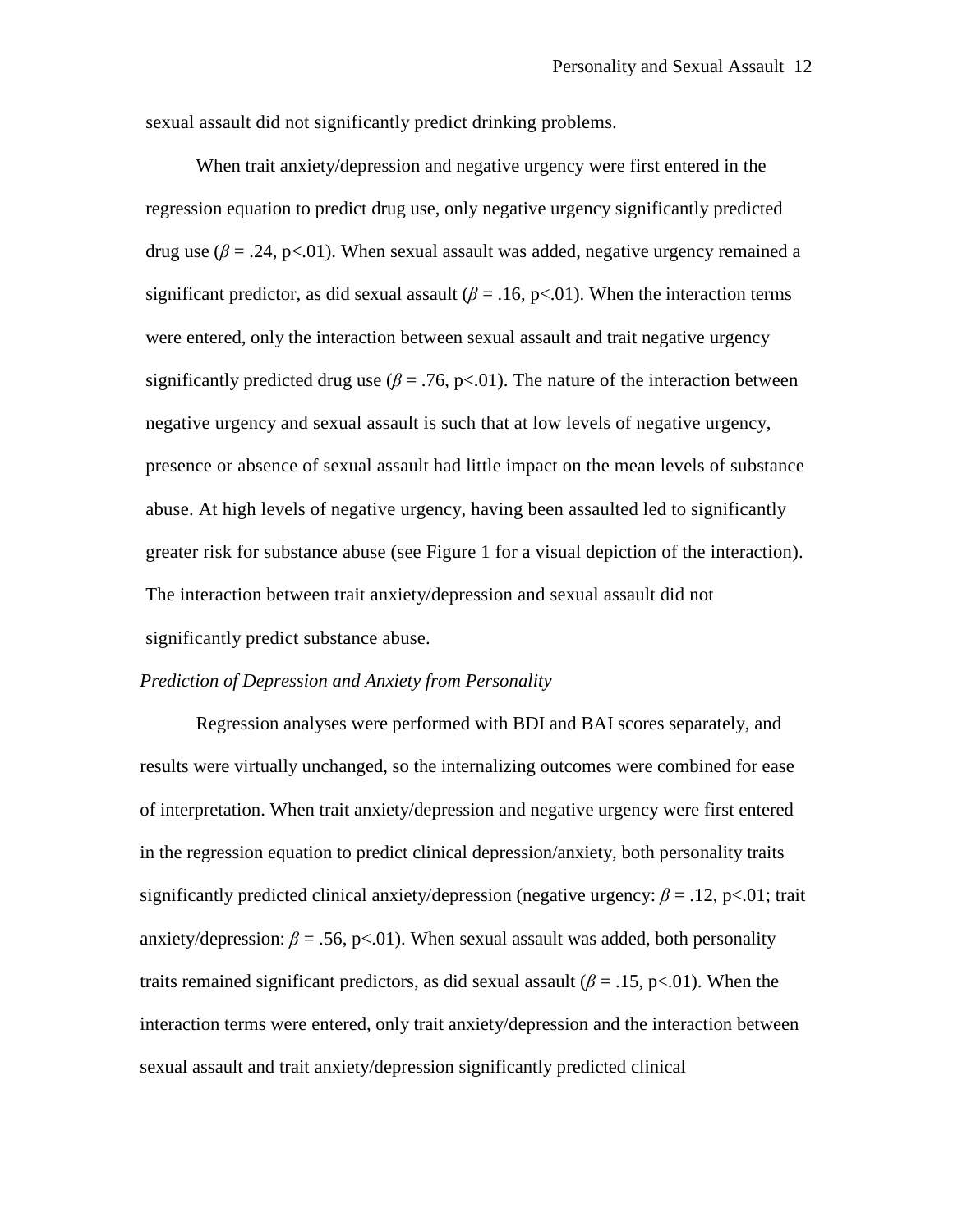anxiety/depression (trait anxiety/depression:  $\beta = .46$ , p<.01; trait anxiety/depression X sexual assault:  $\beta = .51$ , p<.01). The nature of the interaction between trait anxiety/depression and sexual assault is such that at low levels of trait anxiety/depression, presence or absence of sexual assault had little impact on the mean levels of clinical anxiety/depression. At high levels of trait anxiety/depression, having been assaulted led to significantly higher clinical anxiety/depression (see Figure 2 for a visual depiction of the interaction). The interaction between negative urgency and sexual assault did not significantly predict clinical anxiety and depression.

#### Discussion

The impact of sexual assault can be long lasting and lead to further distress; in some cases, certain outcomes are heavily correlated with revictimization. Thus, having the ability to predict different sequelae of assault based on person-specific traits may have important implications for treatment and prevention. This cross-sectional study suggests the value of studying transactions between personality characteristics and assault victimization to understand maladaptive post-assault behaviors.

Women who were high on negative urgency and who were assaulted were significantly higher on drinking problems as well as on reports of illegal drug use than were other women. The finding of an interaction between negative urgency and victimization is quite important: to understand externalizing behavior post-assault it is important to consider both the fact of the assault and the personality make-up of the victim. The negative urgency – assault interaction was specific to externalizing dysfunction: it did not predict increased clinical anxiety/depression scores. In contrast, the interaction of trait anxiety/trait depression and assault victimization concurrently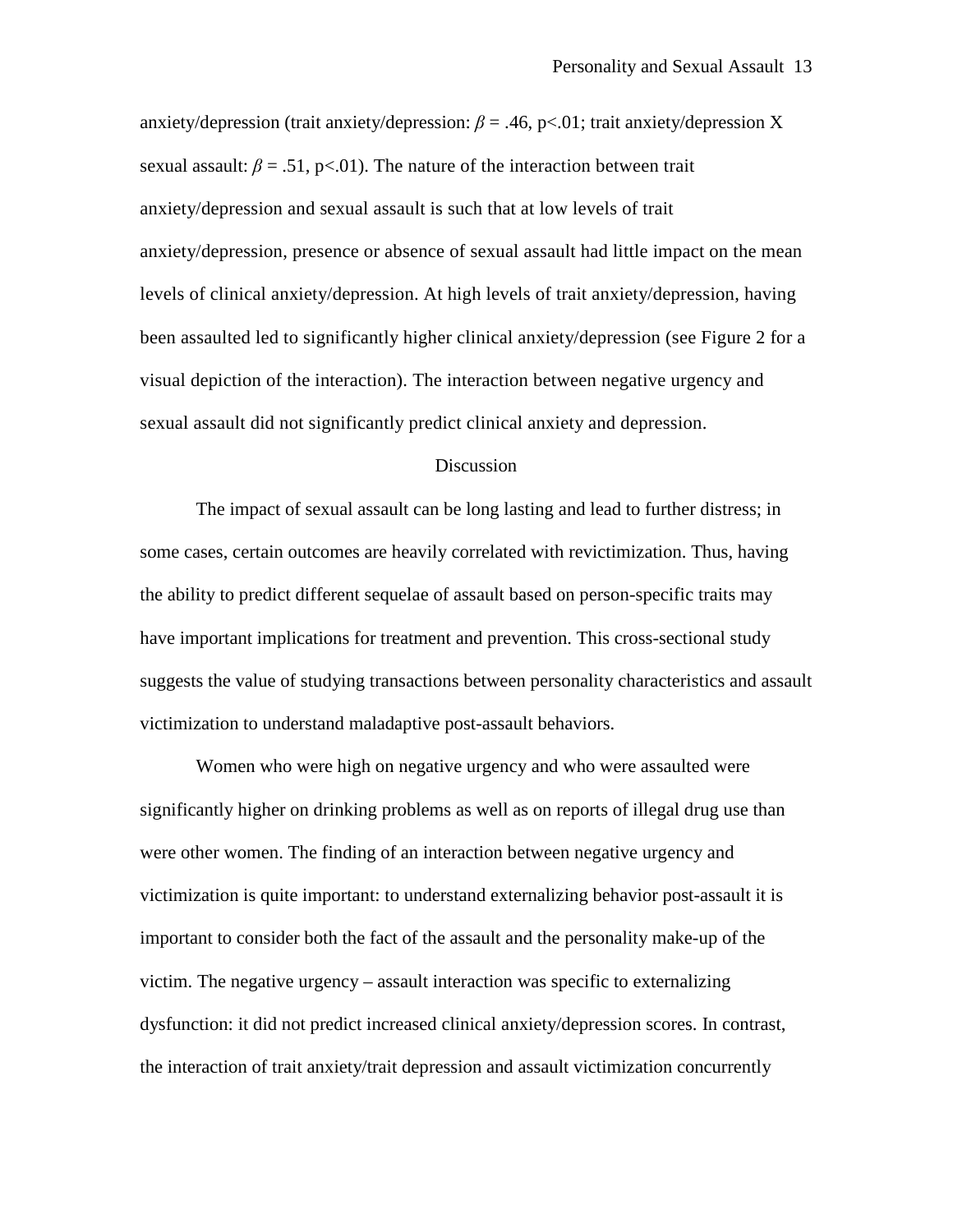predicted depression and anxiety symptom level, but did not predict externalizing behaviors. To understand internalizing behavior post-assault one must again consider both the fact of the assault and the personality structure of the victim.

The acquired preparedness model (Combs & Smith, 2009; Corbin, Iwamoto, & Fromme, 2011; Settles et al., 2010; Smith & Anderson, 2001) holds that personality traits lead individuals to be predisposed to react in specific ways to learning events and then to develop learning-specific dysfunction according to person-environment transactions. For example, people who are high on negative urgency who also hold positive expectancies about alcohol use tend to binge drink, those who hold positive expectancies about the mood-altering benefits of eating tend to binge eat, and those who hold positive expectancies about smoking tend to smoke (Combs et al., 2010; Combs et al., 2012; Pearson et al., in press; Settles et al., 2010). It is thus possible that the experience of sexual assault acts as an acute traumatic learning experience, predisposing women to develop symptomatology related to their personality traits (internalizing or externalizing). Thus, it is possible that women who are high in negative urgency already typically act in rash ways when they are upset while women who are high in trait anxiety and depression already withdraw or display high arousal when they are upset, and that these dispositions combine with the experience of sexual assault to lead to maladaptive levels of externalizing or internalizing behaviors. This set of possibilities should be investigated with longitudinal designs.

Many, if not all, of interventions for women after trauma focus on the trauma itself without addressing personality and its role in the development of maladaptive outcomes; treatment approaches that also consider personality may well be beneficial.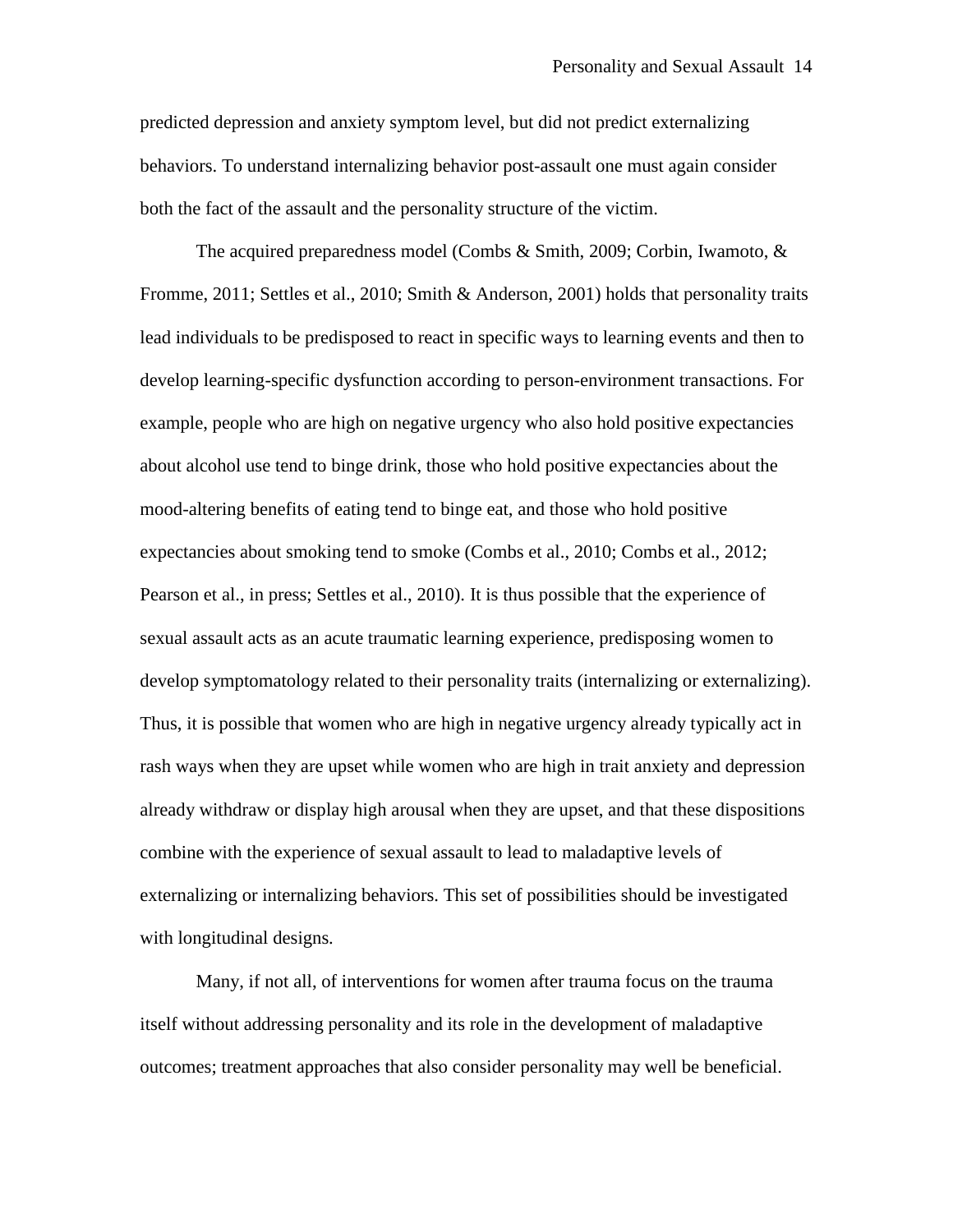There currently are well-validated treatments for emotion-driven externalizing dysfunction (Linehan, 1993) and for internalizing dysfunction (Chambless & Ollendick, 2001) that could be incorporated into existing post-assault treatments as a function of victim personality. In the long run, provision of personality-specific post-assault interventions could reduce maladaptive outcomes, perhaps even reducing the rate of revictimization (Angelo, Miller, Zoellner, & Feeny, 2008).

There are, of course, limitations to this study. First, the model we described involves hypotheses concerning prospective prediction; however, this study is crosssectional. This initial cross-sectional test is valuable, because the findings (a) indicate the merit of investigating the model using more expensive longitudinal designs and (b) suggest new avenues for intervention development. Clearly, more rigorous longitudinal tests will prove useful. Second, all data were collected by self-report questionnaire using a web-based format; there was thus no opportunity to clarify questions or responses. However, confidential self-report is likely the most effective way to get valid and valuable data for several reasons: 1) Women are more likely to underreport sexual assaults in a face-to-face or interview situation (Ongena & Wil Dijsktra, 2007); 2) Questionnaire data is highly reliable and often more so than interview data (Testa, Livingston, & VanZile-Tamsen, 2005); 3) As this is a difficult topic for many women, being able to answer the questions and receive information on therapeutic services in their own home may have provided stronger feelings of security and safety than if they had been asked to come in, either for questionnaire data collection or for an interview.

Sexual assault is an issue that creates significant acute and lasting harm for women of all ages, but particularly for young women. The women in this study were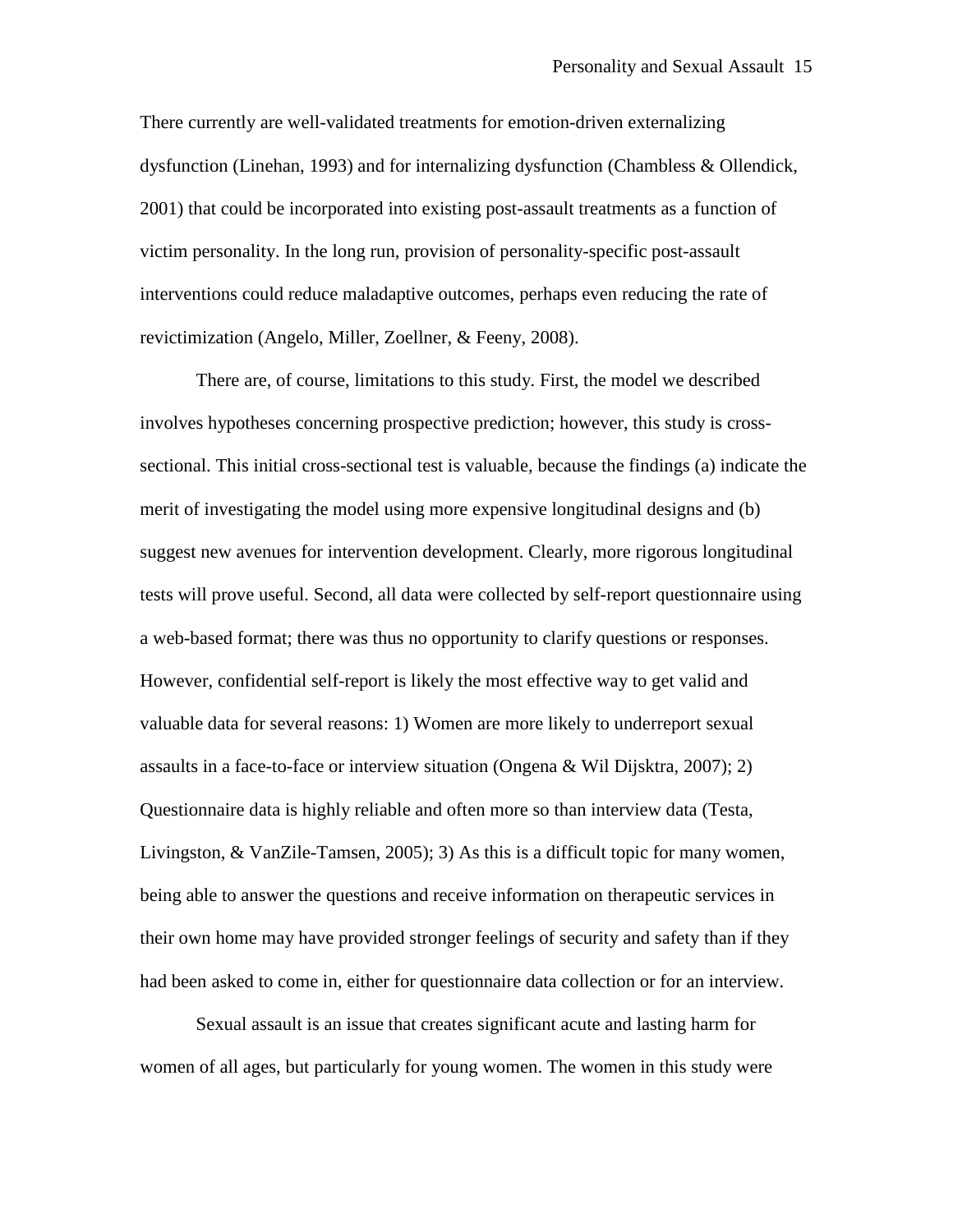about to enter college, an environment in which maladaptive externalizing behavior like substance abuse is common, perhaps even nurtured rather than extinguished, and maladaptive internalizing symptoms of anxiety and depression often go unnoticed. By better understanding the mechanisms through which different women develop these different dysfunctions after assault, we can hopefully work toward preventing such outcomes. Though the best-case scenario would be to prevent assault in the first place, we can also target predicted behaviors and personality traits to reduce post-assault distress as much as possible.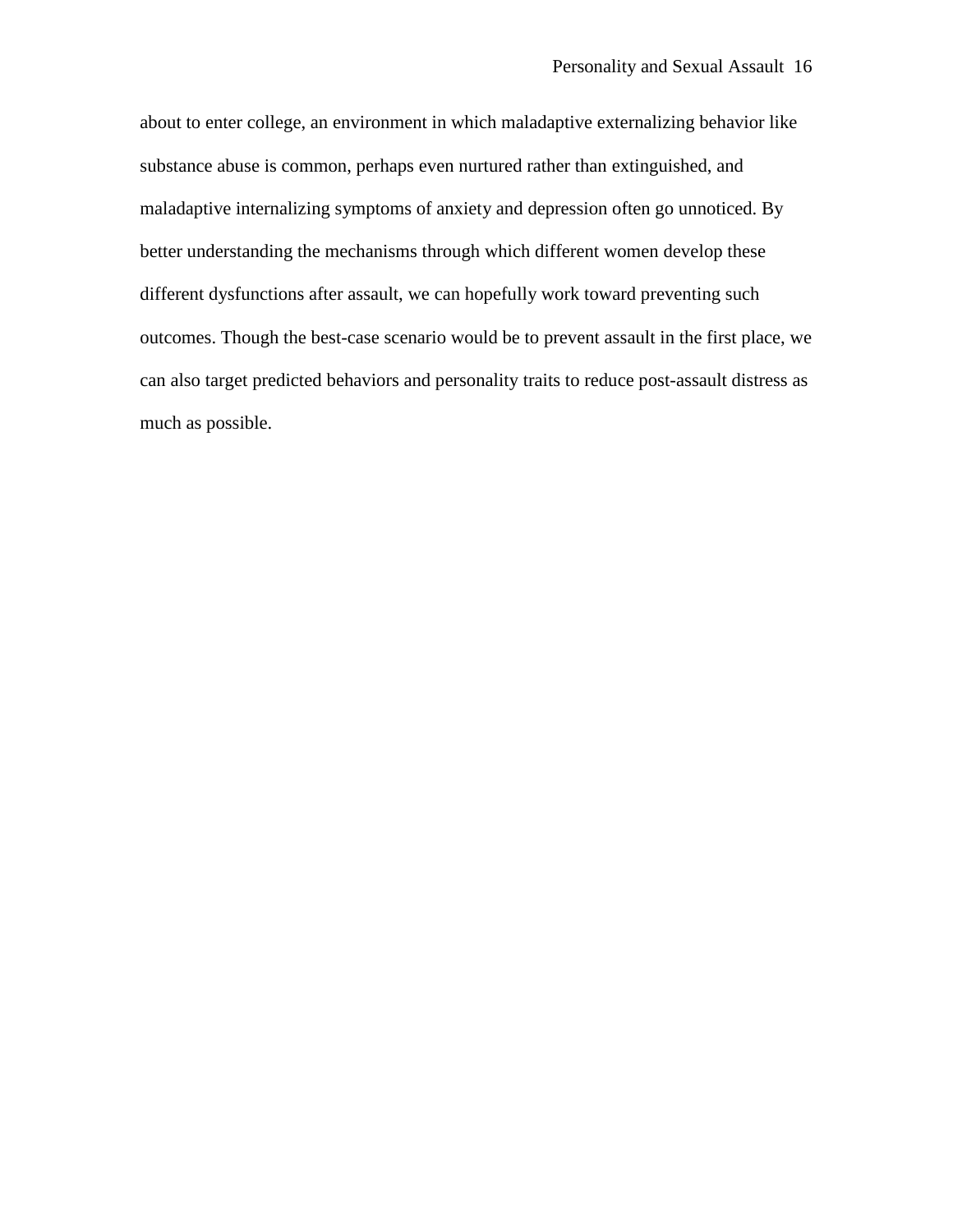#### References

- Acierno, R., Brady, K., Gray, M., Kilpatrick, D.G., Resnick, H., & Best, C.L. (2002). Psychopathology following interpersonal violence: A comparison of risk factors in older and younger adults. *Journal of Clinical Geropsychology, 8,* 13-23.
- Angelo, F.N, Miller, H.E., Zoellner, L.A., & Feeny. (2008). "I need to talk about it:" A qualitiative analysis of trauma-exposed women's reasons for treatment choice. *Behavior Therapy, 39,* 13-21.
- Beck, A. T., & Steer, R. A. (1990). *Beck Anxiety Inventory manual*. San Antonio, TX: The Psychological Corporation, Harcourt Brace & Company.
- Beck, A. T., Steer, R. A., & Brown, G. K. (1996). *BDI-II manual (2nd ed.)*. San Antonio, TX: Harcourt Brace & Company.
- Beck, A.T., Steer, R.A., & Garbin, M.G. (1988). Psychometric properties of the Beck Depression Inventory- 25 years of evaluation. *Clinical Psychology Review, 8,* 77- 100.
- Breslau, N. (2002). Epidemiologic studies of trauma, posttraumatic stress disorder, and other psychiatric disorders. *Canadian Journal of Psychiatry, 47,* 923–929.
- Campbell, R., Dworkin, E., & Cabral, G. (2009). An ecological model of the impact of sexual assault on women's mental health. *Trauma, Violence, & Abuse, 10,* 225- 246.
- Clum, G.A., Calhoun, K.S., & Kimerling, R. (2000). Associations among symptoms of depression and post-traumatic stress disorder and self-reported health in sexually assaulted women. *Journal of Nervous and Mental Disease, 188,* 671-678.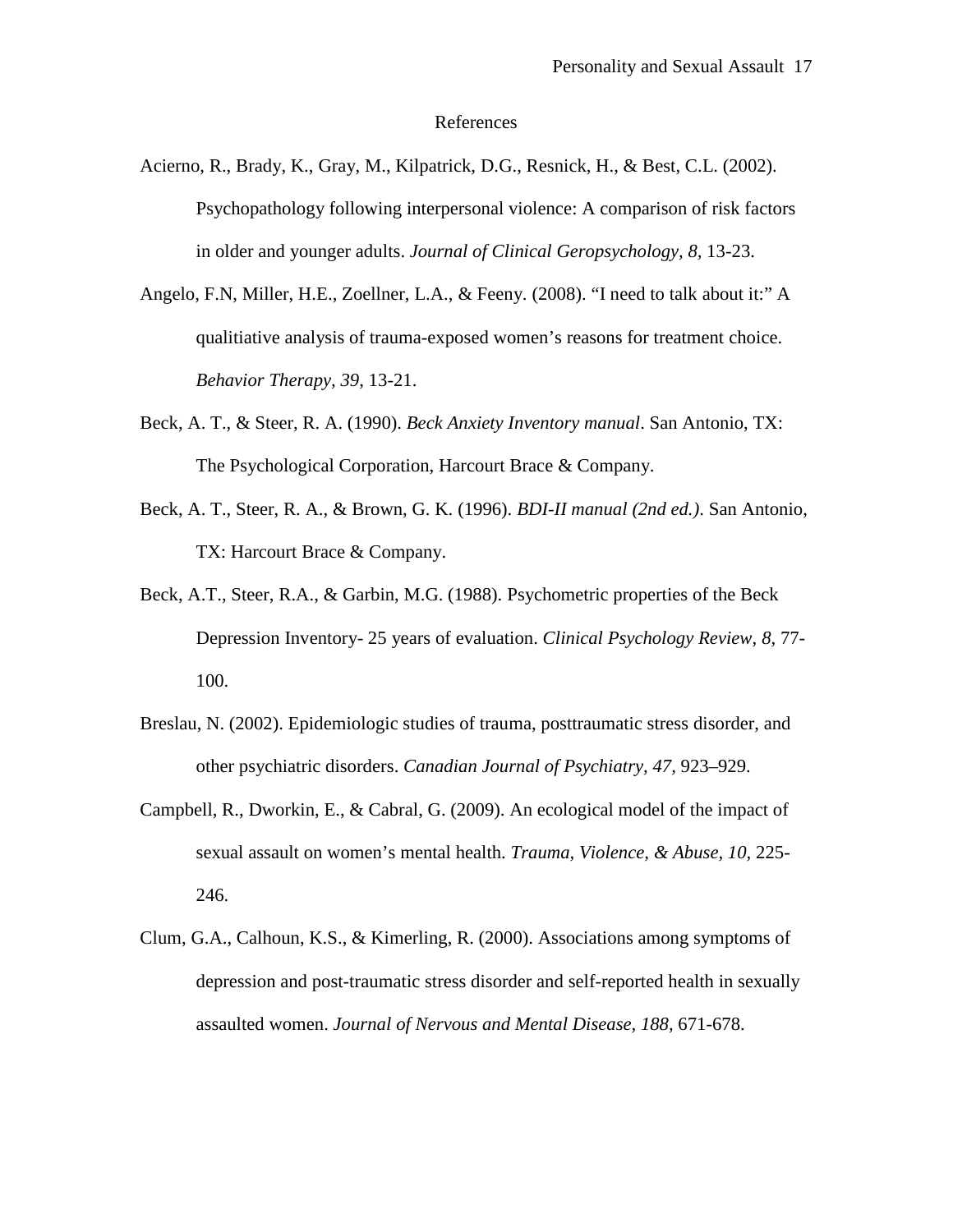Combs, J. L., & Smith, G. T. (2009). The acquired preparedness model of risk for Binge Eating Disorder: Integrating nonspecific and specific risk processes. In N. Chambers (Ed.), Binge Eating: Psychological Factors, Symptoms, and Treatment (55-86). New York: Nova Science Publishers.

- Combs, J. L., Pearson, C. M., & Smith, G. T. (2010). A risk model for pre-adolescent disordered eating. *The International Journal of Eating Disorders.*
- Combs, J. L., Smith, G. T., & Simmons, J. R. (2011). Distinctions between two expectancies in the prediction of maladaptive eating behavior. Personality and Individual Differences, 50, 25-30.
- Combs, J. L., Spillane, N. S., & Smith, Gregory T. (in press). Core dimensions of dysfunction: Toward a diagnostic system based on advances in clinical science. In F. Columbus (Ed.), Advances in Psychology Research. New York: Nova Science Publishers.
- Combs, J.L., Spillane, N.S., Stark, B., Caudill, L., & Smith, G.T. (in press). The Acquired Preparedness risk model applied to smoking in 5<sup>th</sup> grade children. *Addictive Behaviors.*
- Costa, P.T., & McCrae, R.R. (1992). *NEO PI-R. Professional manual*. Odessa, FL: Psychological Assessment Resources, Inc.
- Cyders, M. A., & Smith, G. T. (2008). Emotion-based dispositions to rash action: Positive and negative urgency. *Psychological Bulletin, 134,* 807-828.
- Cyders, M.A., Flory, K. Rainer, S., & Smith, G.T. (2009). The role of personality dispositions to risky behavior in predicting first-year college drinking. *Addiction, 104,* 193-202.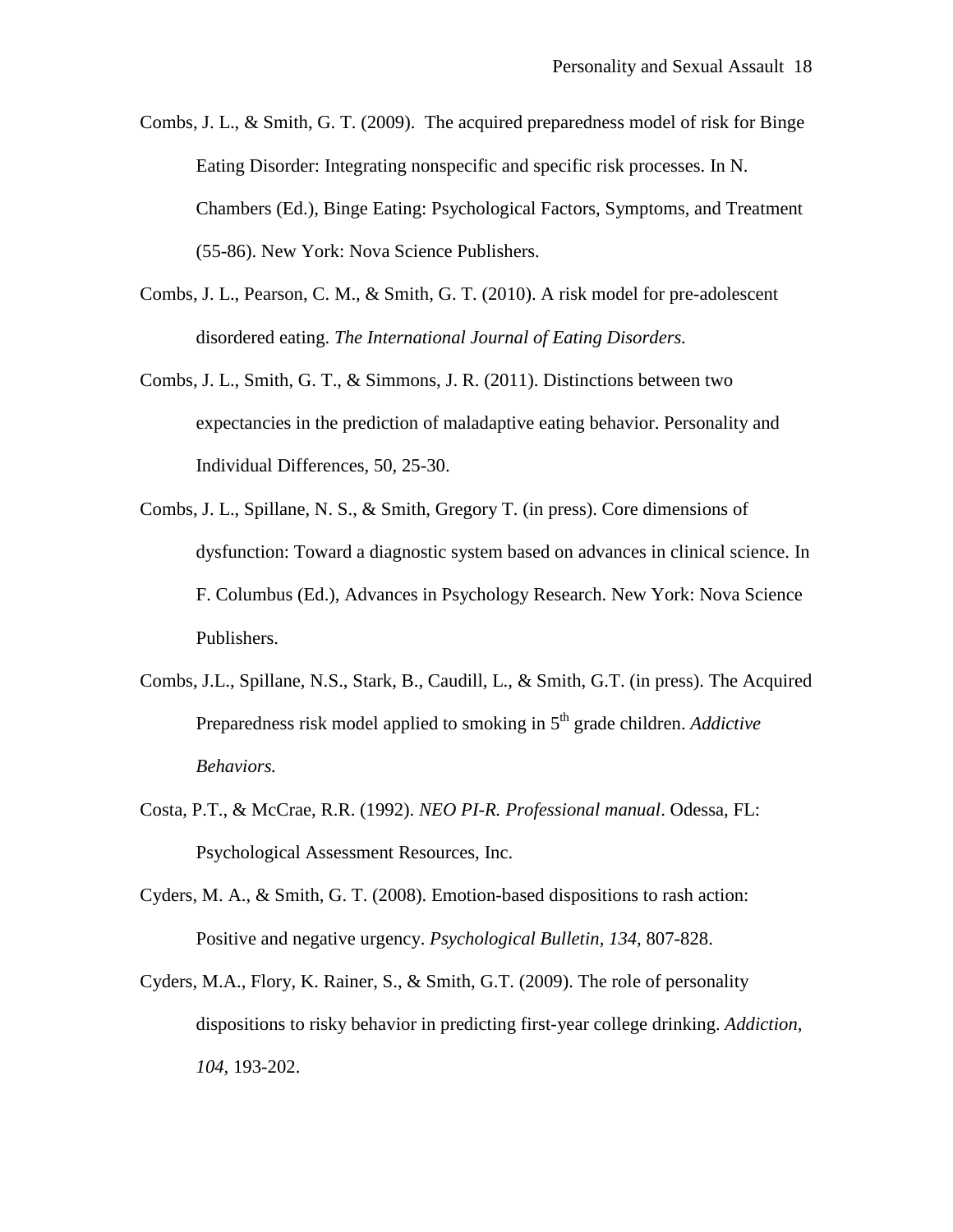Cyders, M.A., Smith, G.T., Spillane, N.S., Fischer, S., Annus, A.M., Peterson, C. (2007). Integration of impulsivity and positive mood to predict risky behavior: Development and validation of a measure of positive urgency. *Psychological Assessment, 19,* 107-118.

- Danielson, C. K., & Holmes, M. M. (2004). Adolescent sexual assault: an update of the literature. *Current Opinion Obstetrics and Gynecology*, *16*, 383-388.
- Dick, D.M., Smith, G.T., Olausson, P., Mitchell, S.H., Leeman, R.F., O'Malley, S.S., & Sher, K. (2010). Understanding the construct of impulsivity and its relationship to alcohol use disorders. *Addiction Biology, 15,* 217-226.
- Dickinson, L.M., deGruy, F.V., Dickinson, W.P., & Candib, L.M. (1999). Health-related quality of life and symptom profiles of female survivors of sexual abuse in primary care. *Archives of Family Medicine, 8,* 35-43.
- Fink, E.L., Anestis, M.D., Selby, E.A., & Joiner, T.D. (2010). Negative urgency fully mediates the relationship between alexythymia and dysregulated behaviors. *Personality and Mental Health, 4,* 284-293.
- Fischer, S., & Smith, G.T. (2004). Deliberation affects risk taking beyond sensation seeking. *Personality and Individual Differences*, *36*, 527-537.
- Fischer, S., & Smith, G.T. (2008). Binge eating, problem drinking, and pathological gambling: Linking behavior to shared traits and social learning. Personality and Individual Differences, 44, 789-800. d
- Frank, E., & Anderson, B.P. (1987). Psychiatric disorders in rape victims: Past psychiatric history and current symptomatology. *Comprehensive Psychiatry, 28,*  77-82.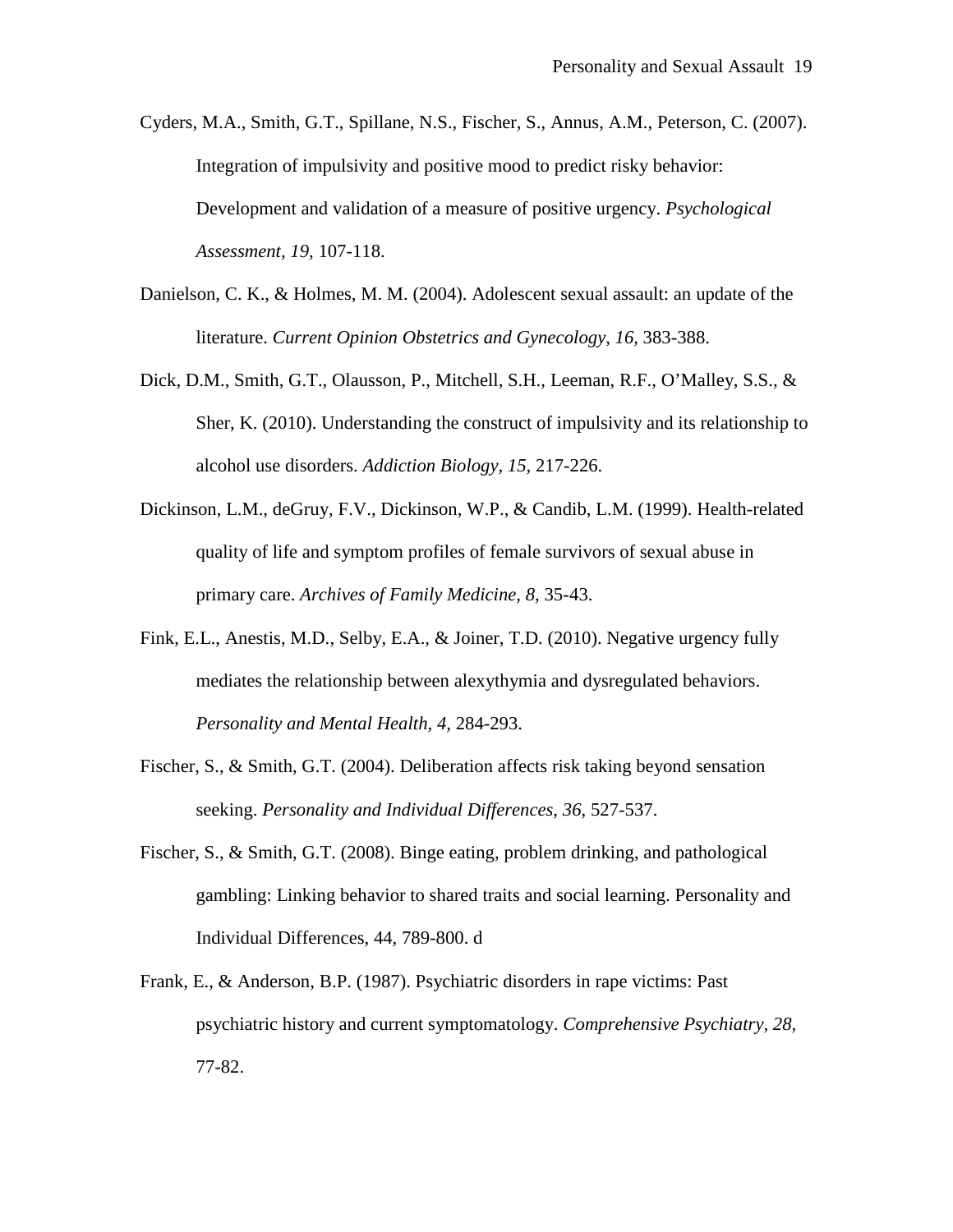- Frank, E., & Stewart, B.D. (1984). Depressive symptoms in rape victims: A revisit. *Journal of Affective Disorders, 7,* 77-85.
- Frank, E., Turner, S.M., Stewart, B.D., Jacob, M., & West, D. (1981). Past psychiatric symptoms and the response to sexual assault. *Comprehensive Psychiatry, 22,* 479- 487.
- Frazier, P., Anders, S., Perera, S. Tomich, P., Tennen, H., Park, C., & Tashiro, T. (2009). Traumatic events among undergraduate students: Prevalence and associated symptoms. *Journal of Counseling Psychology, 56,* 450-460.
- Gidycz, C. A., Coble, C. N., Latham, L., & Layman, M. J. (1993). Sexual assault experience in adulthood and prior victimization experiences: a prospective analysis. *Psychology of Women Quarterly, 17,* 151–168.
- Hayes, S. C., Strosahl, K. D., & Wilson, K. G. (1999). *Acceptance and commitment therapy: An experiential approach to behavior change*. New York: Guilford.
- Kilpatrick, D. G., Acierno, R., Resnick, H. S., Saunders, B. E., & Best, C. L. (1997). A 2 year longitudinal analysis of the relationships between violent assault and substance use in women. *Journal of Consulting and Clinical Psychology, 65*, 834–847.
- Kilpatrick, D., Ruggiero, K., Acierno, R., Saunders, B., Resnick, H., and Best, C. (2003). Violence and risk of PTSD, major depression, substance abuse/dependence, and comorbidity: Results from the National Survey of Adolescents. *Journal of Consulting and Clinical Psychology*, 71, 692-700.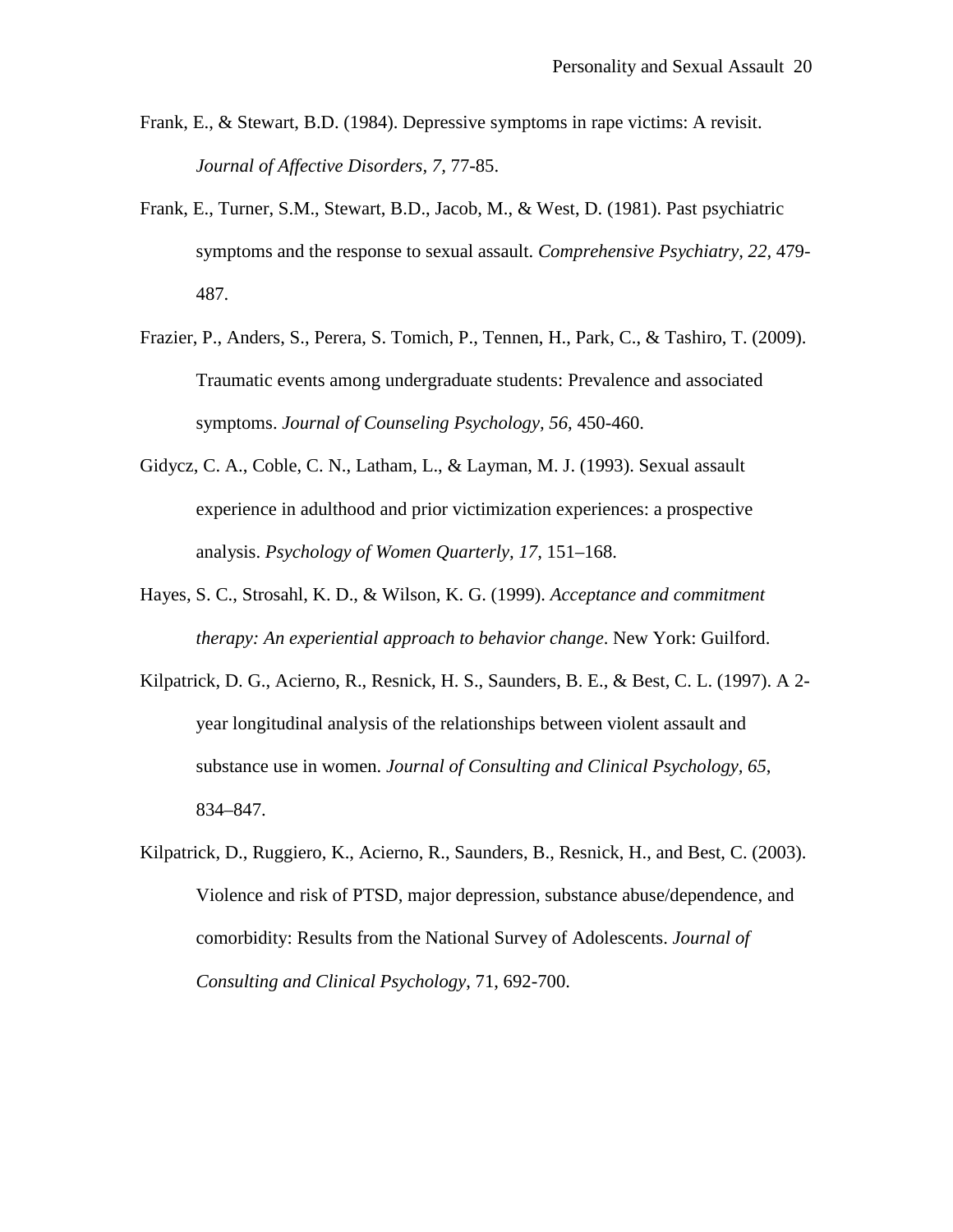- Kilpatrick, D.G., Best, C.L., Veronen, L.J., Amick, A.E., Villeponteaux, L.A., & Ruff, G.A. (1985). Mental health correlates of criminal victimization: A random community survey. *Journal of Consulting and Clinical Psychology, 53,* 866-873.
- Koss, M. P., & Dinero, T. E. (1989). Discriminant analysis of risk factors for sexual victimization among a national sample of college women. *Journal of Consulting and Clinical Psychology, 57*, 242–250.
- Koss, M.P., & Oros, C.J. (1982). Sexual Experiences Survey: A research instrument investigating sexual aggression and victimization. *Journal of Consulting and Clinical Psychology*, *50*, 455-457.
- Linehan, M. M. (1993). *Cognitive Behavioral Treatment of Borderline Personality Disorder*. New York: Guilford Press.
- Lynam, D.R., Smith, G.T., Whiteside, S.P., & Cyders, M.A. (2006). *The UPPS-P: Assessing five personality pathways to impulsive behavior* (Technical Report). West Lafayette: Purdue University.
- Miller, M.W., & Resick, P.A. (2007). Internalizing and externalizing subtypes in female sexual assault survivors: Implications for the understanding of complex PTSD. *Behavior Therapy, 38,* 58-71.
- Miller, M.W., Greif, J.L. & Smith, A.A. (2003). Multidimensional Personality Questionnaire profiles of veterans with traumatic combat exposure: Internalizing and externalizing subtypes. *Psychological Assessment, 15*, 205–215.
- Miller, M.W., Kaloupek, D.G., Dillon, A.L., & Keane, T.M. (2004). Externalizing and internalizing subtypes of combat-related PTSD: A replication and extension using the PSY-5 Scales. *Journal of Abnormal Psychology, 113*, 636–645.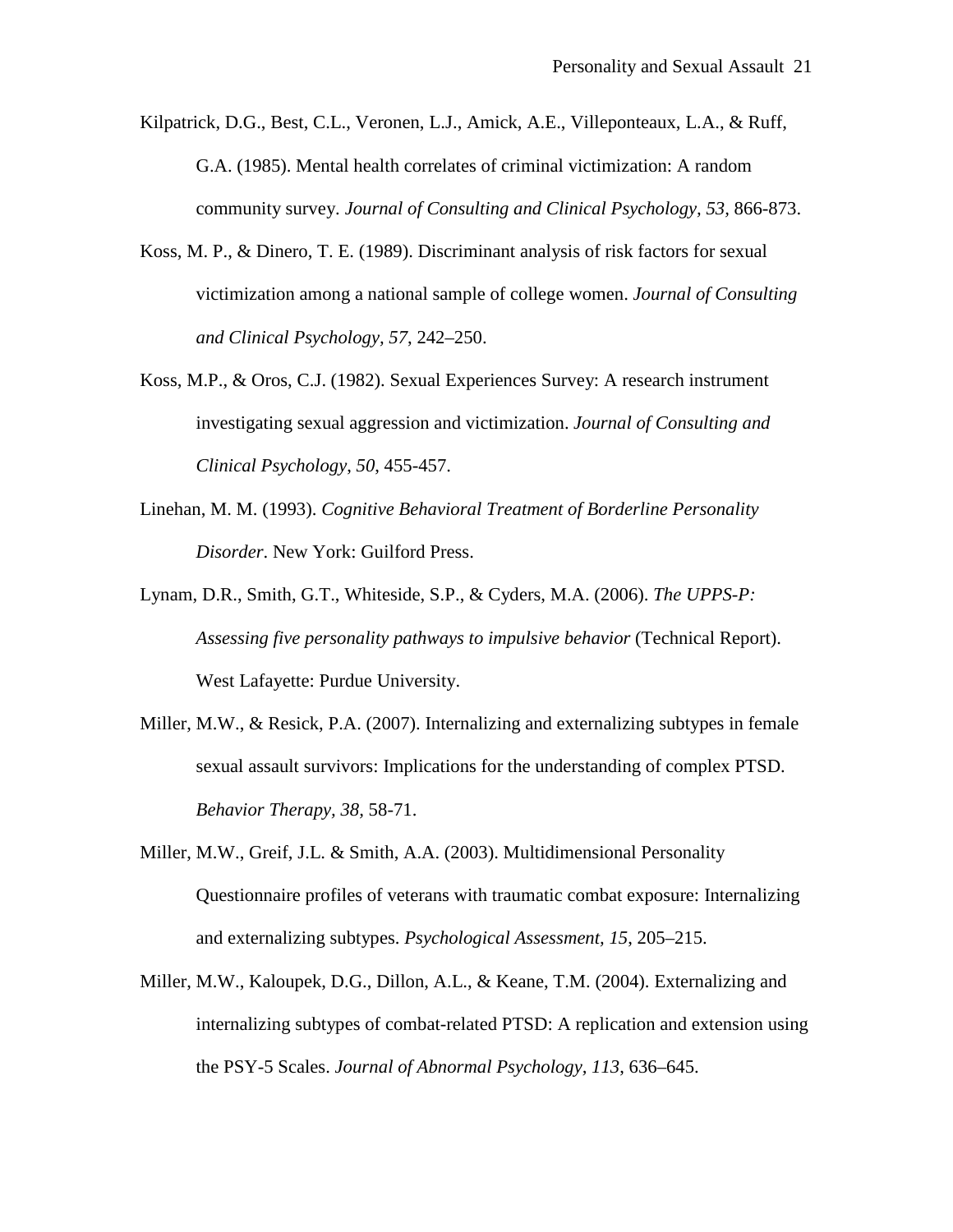- Murphy, C., & Murphy, J. (2011). Living in the here and now: interrelationships between impulsivity, mindfulness, and alcohol misuse. *Psychopharmacology, 219,* 527- 536.
- Ongena, Y. P., & Dijkstra, W. (2007). A model of cognitive processes and conversational principles in survey interview interaction. *Applied Cognitive Psychology, 21*, 145- 163.
- Petrak, J., Doyle, A., Williams, L., Buchan, L., & Forster, G. (1997). The psychological impact of sexual assault: A study of female attenders of a sexual health psychology service. *Sexual and Marital Therapy, 12,* 339-345.
- Petter, L.M., & Whitehill, D.L. (1998). Management of female sexual assault. *American Family Physician, 58,* 920-926, 929-930.
- Preacher, K. J., & Hayes, A. F. (2004). SPSS and SAS procedures for estimating indirect effects in simple mediation models. *Behavior Research Methods, Instruments, and Computers, 36*, 717-731.
- Pryor, L.R., Miller, J.D., Hoffman, B.J., & Harding, H.G. (2009). Pathological personality traits and externalizing behavior. *Personality and Mental Health, 3,*  26-40.
- Roberts, B. W., & DelVecchio, W. F. (2000). The rank-order consistency of personality from childhood to old age: A quantitative review of longitudinal studies. *Psychological Bulletin, 126,* 3-25.
- Settles, R. E., Fischer, S., Combs, J. L., Gunn, R. L., & Smith, G. T. (in press). Clarifying the role of negative affect in externalizing disorder: The differential roles of emotional distress and negative urgency in depression and alcoholism. *Journal of Abnormal Psychology.*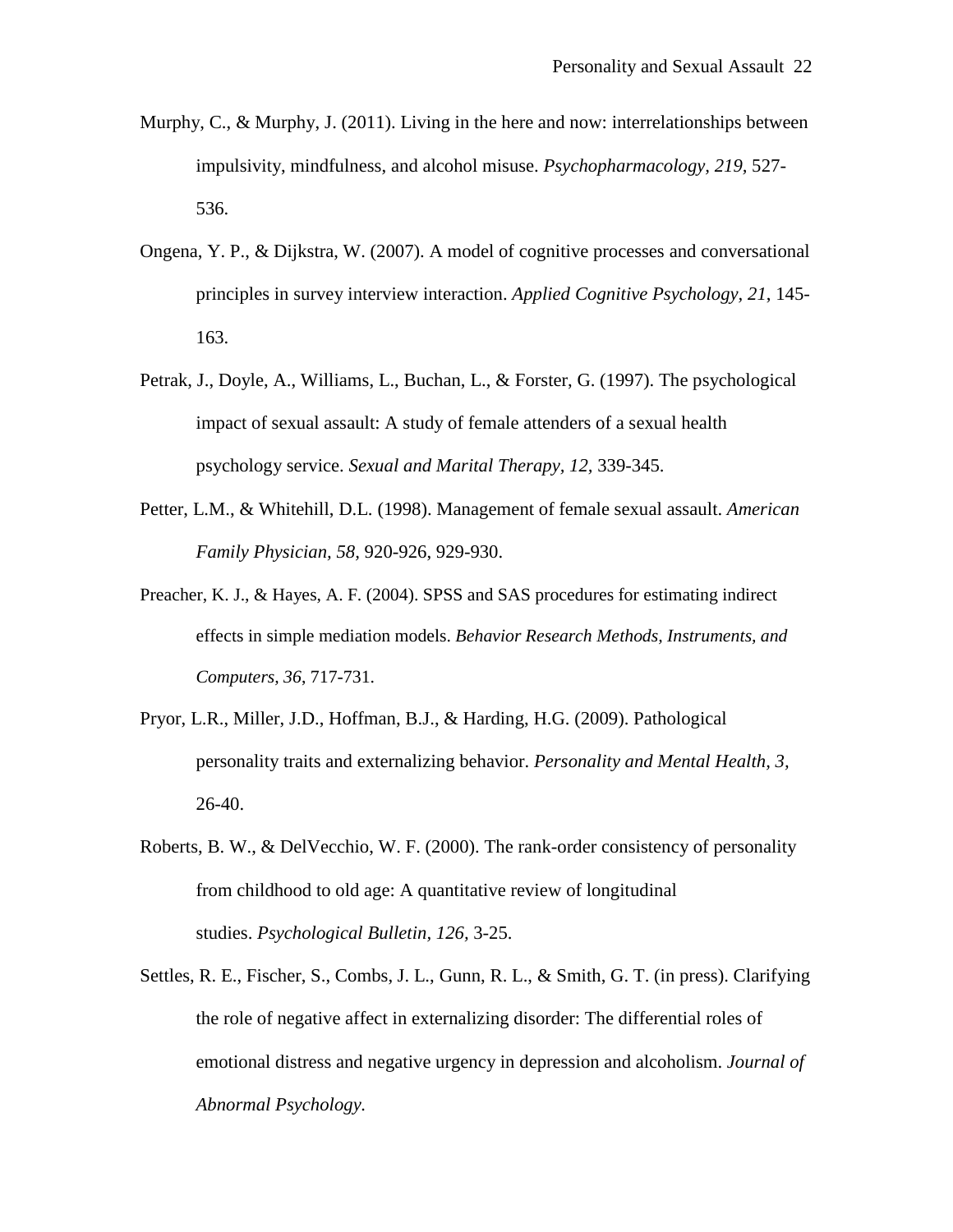- Settles, R.F., Cyders, M., & Smith, G.T. (2010). Longitudinal validation of the acquired preparedness model of drinking risk. *Psychology of Addictive Behaviors, 24,* 198- 208.
- Sher, K.J., & Trull, T.J. (1994). Personality and disinhibitory psychopathology: Alcoholism and antisocial personality disorder. *Journal of Abnormal Psychology, 103,* 92-102.
- Smith, G. T., & Zapolski, T. C. B. (2010, August). Positive and negative urgency: Personality dispositions for emotion-based rash action. Paper presented at the annual meeting of the American Psychological Association, San Diego, California.
- Smith, G. T., McCarthy, D. M., & Goldman, M. S. (1995). Self-reported drinking and alcohol-related problems among early adolescents: Dimensionality and validity over 24 months. *Journal of Studies on Alcohol*, *56*, 383-394.
- Smith, G.T., Fischer, S., Cyders, M.A., Annus, A.M., Spillane, N.S., & McCarthy, D.M. (2007). On the validity and utility of discriminating among impulsivity-like traits. *Assessment, 14,* 155-172.
- Testa, M., & Livingston, J. A. (2000). Alcohol and sexual aggression: reciprocal relationships over time in a sample of high-risk women. *Journal of Interpersonal Violence, 15,* 413–427.
- Testa, M., Livingston, J. A., & VanZile-Tamsen, C. (2005). The impact of questionnaire administration mode on response rate and reporting of consensual and nonconsensual sexual behavior. *Psychology of Women Quarterly, 29,* 345-352.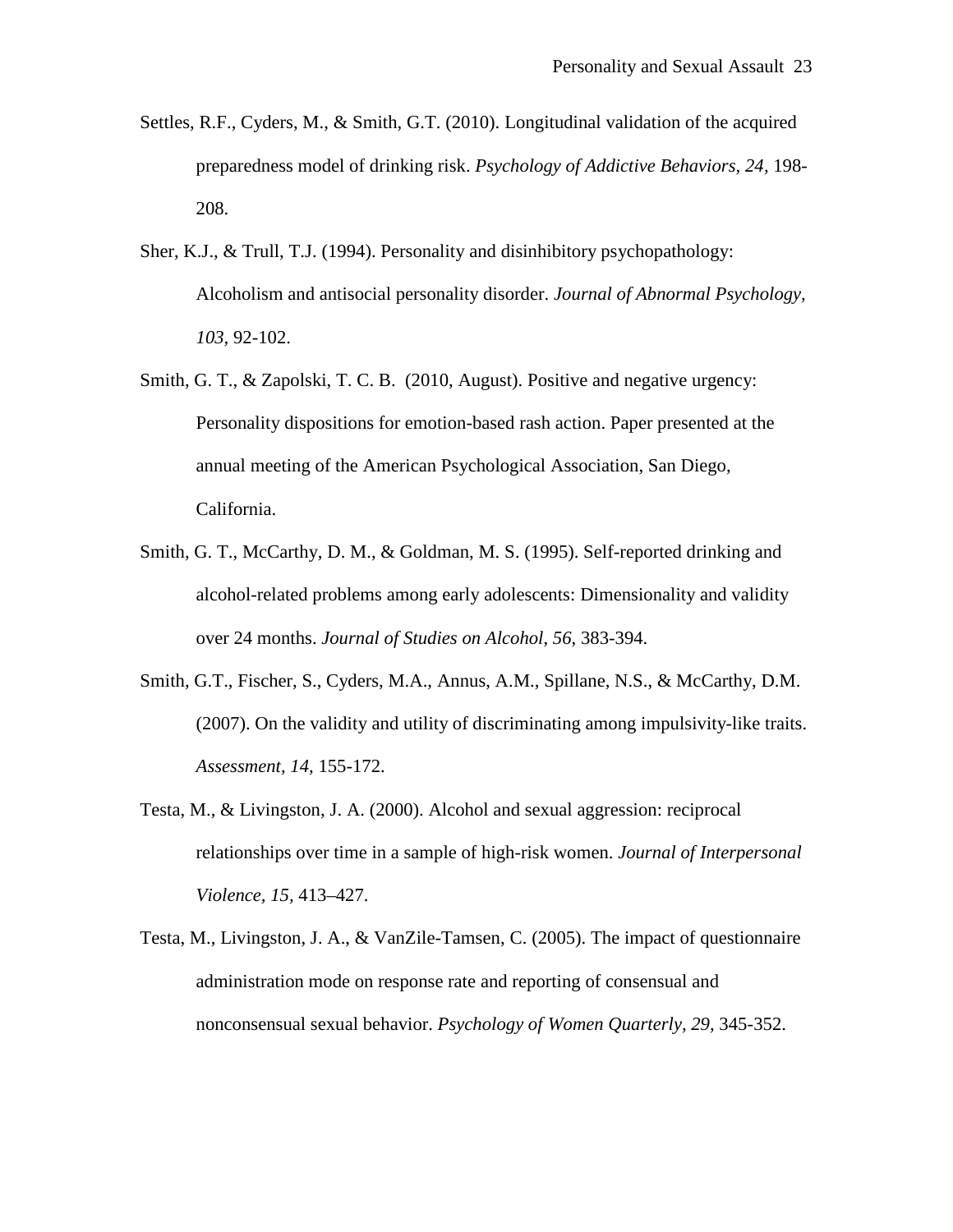- Ullman, S.E., & Nadjowski, C.J. (2009b). Revictimization as a moderator of psychosocial risk factors for problem drinking in female sexual assault survivors. *Journal of Studies on Alcohol and Drugs, 70,* 41-49.
- Ullman, S.E., & Najdowski, C.J. (2009a). Correlates of serious suicidal ideation and attempts in female adult sexual assault survivors. *Suicide and Life-threatening Behavior, 39,* 47-58.
- Ullman, S.E., & Siegal, J.M. (1993). Victim-offender relationship and sexual assault. *Violence and Victims, 8,* 121-134.
- Ullman, S.E., Najdowski, C.J., & Filipas, H.H. (2009). Child sexual abuse, post-traumatic stress disorder, and substance use: Predictors of revictimization in adult sexual assault survivors. *Journal of Child Sexual Abuse, 18,* 367-385.
- Whiteside, S.P. & Lynam, D.R. (2001). The Five Factor Model and impulsivity: Using a structural model of personality to understand impulsivity. *Personality and Individual Differences, 30*, 669-689.
- Wu, P., Bird, H.R., Liu, X., Duarte, C.S., Fuller, C., Fan, B., Shen, S., & Canino, G.J. (2010). Trauma, posttraumatic stress symptoms, and alcohol-use initiation in children. *Journal of Studies on Alcohol and Drugs, 71,* 326-334.
- Young, A.M., Grey, M., & Boyd, C.J. (2009). Adolescents' experiences of sexual assault by peers: prevalence and nature of victimization occurring within and outside of school. *Journal of Youth and Adolescence, 38,* 1072–83.
- Zapolski, T.C.B., Stairs, A.M., Settles, R.F., Combs, J.L., & Smith, G.T. (2010). The measurement of dispositions to rash action in children. *Assessment, 17,* 116-125.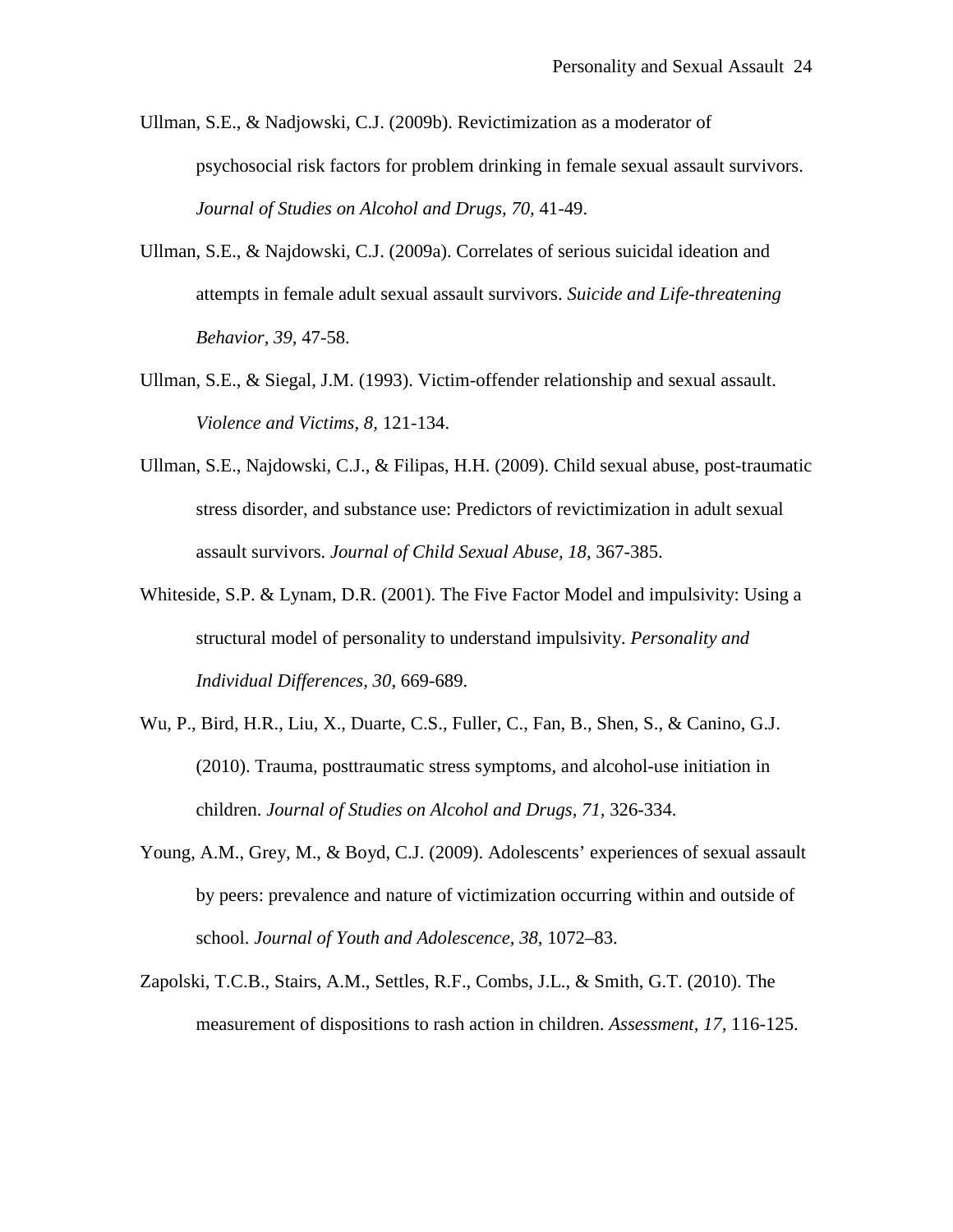|                 | <b>Trait NU</b> | Trait            | <b>SA</b> | <b>Drink</b> | Drug Use | Clinical |
|-----------------|-----------------|------------------|-----------|--------------|----------|----------|
|                 |                 | $\text{Anx/Dep}$ |           | Probs        |          | A/D      |
| <b>Trait NU</b> |                 | $.57**$          | $.31**$   | $.28**$      | $.23**$  | $.44**$  |
| Trait A/D       |                 |                  | $.23**$   | .08          | $.14**$  | $.62**$  |
| <b>SA</b>       |                 |                  |           | $.36***$     | $.28**$  | $.32**$  |
| <b>Drink</b>    |                 |                  |           |              | $.33**$  | $.15**$  |
| Probs           |                 |                  |           |              |          |          |
| Drug Use        |                 |                  |           |              |          | $.26**$  |

Table 1. Pearson correlations between study variables.

 $\frac{1}{\text{Note. N} = 750. \text{ trait NU} = \text{trait negative ergency, trait A/D} = \text{ trait anxiety/depression}}$ 

SA = sexual assault, Drink Probs = drinking problems, Drug Use = illegal substance use;

Clinical  $A/D =$  clinical reports of anxiety and depression. \*\*p<.01.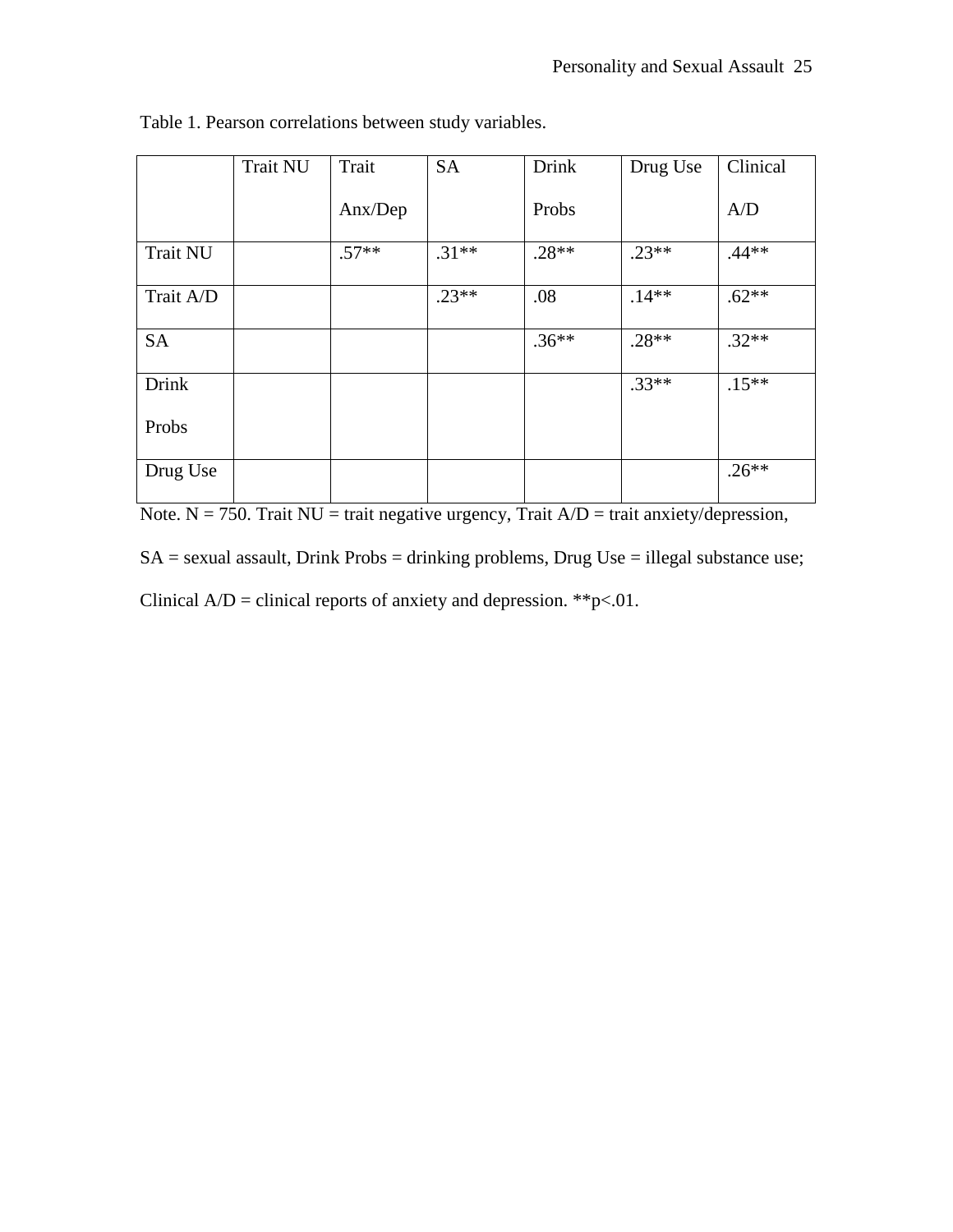Table 2. Multiple regression predicting outcomes from traits, sexual assault, and

interaction between sexual assault and traits.

|                |                           | <b>Drinking Problems</b> |     | Drug Use                                                  |         | Clinical |                              |                      |     |                      |
|----------------|---------------------------|--------------------------|-----|-----------------------------------------------------------|---------|----------|------------------------------|----------------------|-----|----------------------|
|                |                           |                          |     |                                                           |         |          |                              | Anxiety/Depression   |     |                      |
|                |                           | Beta                     |     |                                                           |         |          | Model Model Beta Model Model | Beta                 |     | Model Model          |
|                |                           |                          |     | $R^2$ $R^2$ $\Delta$                                      |         |          | $R^2$ $R^2$ $\Delta$         |                      |     | $R^2$ $R^2$ $\Delta$ |
|                | Step NU $.36**$           |                          | .10 | $\mathcal{L}_{\text{max}}$ and $\mathcal{L}_{\text{max}}$ | $.24**$ | .07      | $\sim$ $\sim$                | $.12**$              | .40 | $-$                  |
| $\mathbf{1}$   | $T A/D$ -.13              |                          |     |                                                           | .03     |          |                              | $.56**$              |     |                      |
|                |                           |                          |     |                                                           |         |          |                              |                      |     |                      |
|                | Step NU .28**             |                          |     | $.18$ $.09**$ $.18**$                                     |         |          |                              | $.10$ $.04**$ $.07*$ | .43 | $.03**$              |
| $\overline{2}$ | $T A/D$ -.15              |                          |     |                                                           | .01     |          |                              | $.55**$              |     |                      |
|                |                           | SA .31**                 |     |                                                           | $.22**$ |          |                              | $.18**$              |     |                      |
|                |                           |                          |     |                                                           |         |          |                              |                      |     |                      |
|                | Step NU $.22**$           |                          | .19 | .01                                                       | .05     | .14      | $.03**$                      | .01                  |     | $.45 \t .01**$       |
| 3              | $T A/D$ -.14              |                          |     |                                                           | .01     |          |                              | $.52**$              |     |                      |
|                | <b>SA</b>                 | .03                      |     |                                                           | $-.52$  |          |                              | $-.37$               |     |                      |
|                | SA x                      | $.37*$                   |     |                                                           | $.79**$ |          |                              | $.35*$               |     |                      |
|                | $\mathrm{NU}$             |                          |     |                                                           |         |          |                              |                      |     |                      |
|                | SA x                      | $-.29$                   |     |                                                           | .02     |          |                              | .25                  |     |                      |
|                | $\mathrm{T A}/\mathrm{D}$ |                          |     |                                                           |         |          |                              |                      |     |                      |

Note. N=750. NU= trait negative urgency;  $T A/D$ = trait anxiety/depression;  $SA$  = sexual assault; SA x NU= interaction of sexual assault and trait negative urgency; SA x TA/D= interaction of sexual assault and trait anxiety/depression. \*p<.05, \*\*p<.01.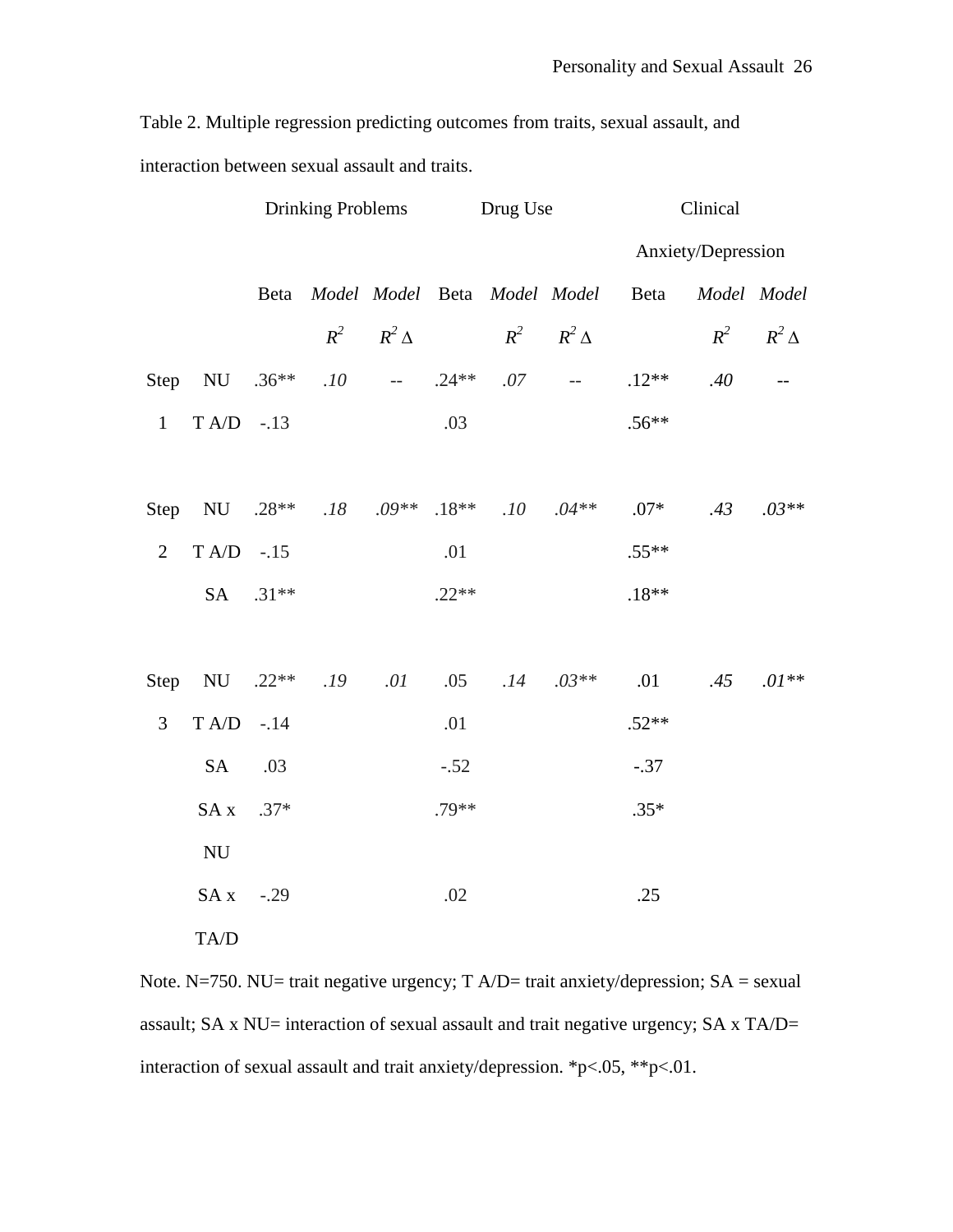

Figure 1. Visual representation of interaction between negative urgency and sexual

assault in the prediction of mean levels of drinking problems and substance use.